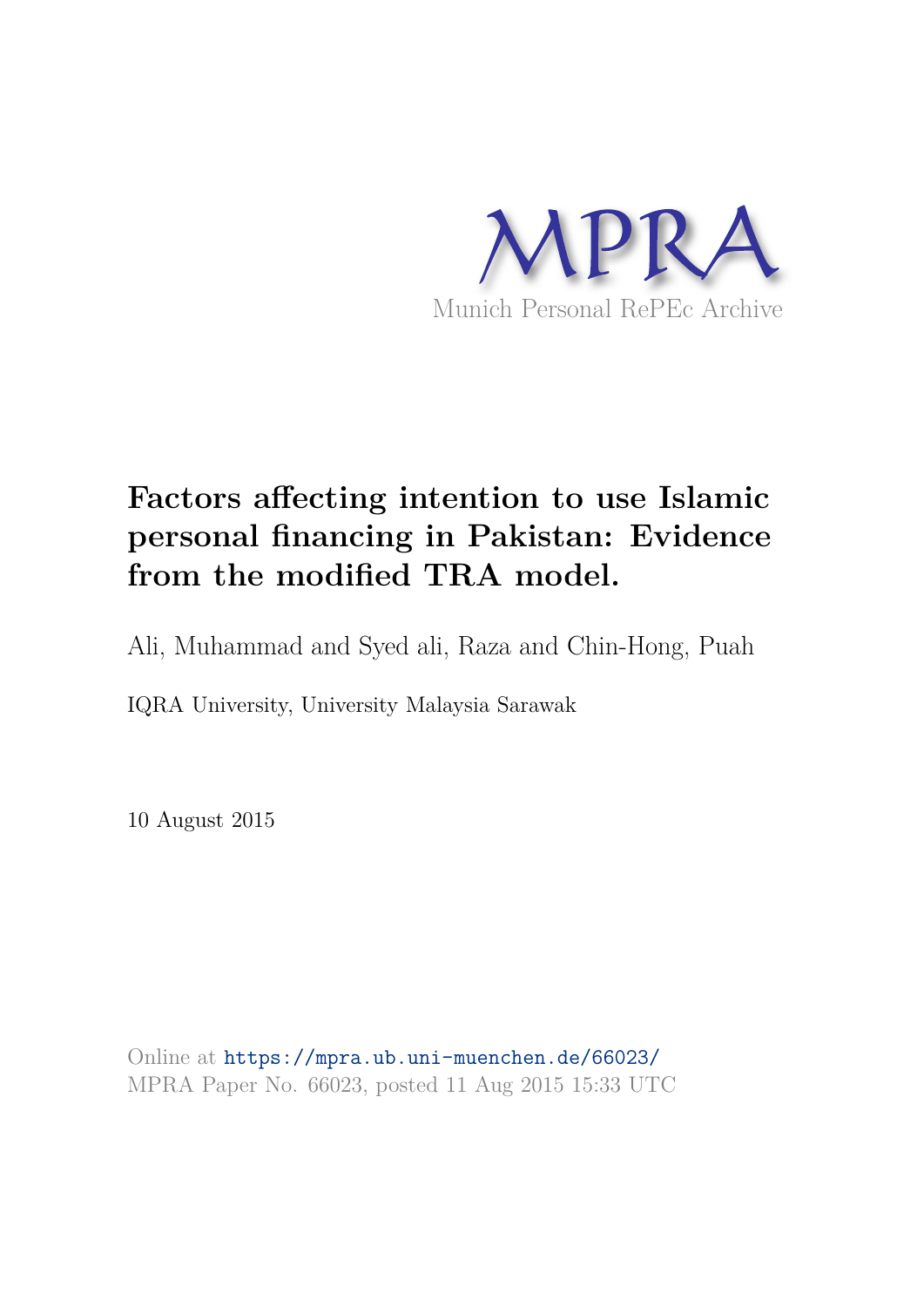# **Factors affecting intention to use Islamic personal financing in Pakistan: Evidence from the modified TRA model.**

### **First Author**

 Muhammad Ali IQRA University Karachi-75300, Pakistan Email: [alisaleem\\_01@yahoo.com](mailto:alisaleem_01@yahoo.com)  Tel: +92-300-229-3688

#### **Second Author**

 Syed Ali Raza IQRA University Karachi-75300, Pakistan Email: [syed\\_aliraza@hotmail.com](mailto:syed_aliraza@hotmail.com)  Tel: +92-333-344-8467

#### **Third Author**

Chin-Hong Puah Department of Economics, Faculty of Economics and Business, Universiti Malaysia Sarawak Email: [chpuah@unimas.my](mailto:chpuah@unimas.my)

**(Preliminary Draft)**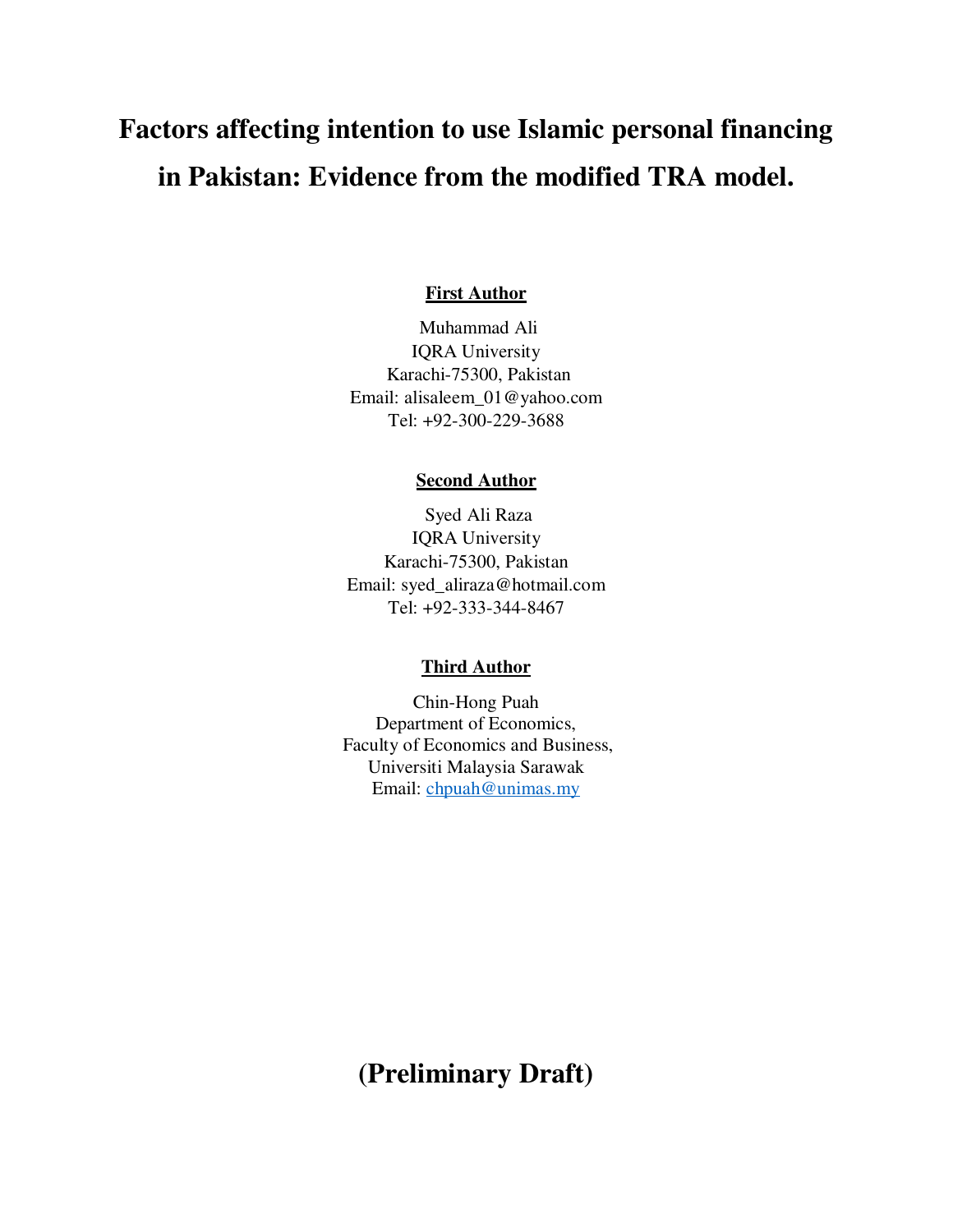# **Factors affecting intention to use Islamic personal financing in Pakistan: Evidence from the modified TRA model.**

# **Abstract**

The present study is the first attempt in Pakistan to examine the determinants of Islamic personal financing by using a modified theory of reasoned action (TRA) model. This study uses the two major construct of TRA model, namely, subjective norm and attitude. Additionally, we modified this model by introducing three relevant factors: pricing of Islamic personal financing, a religious obligation and government support to predict the intention of Islamic bank customers about Islamic personal financing. Sample data were conveniently drawn from the Islamic bank customers with the help of self administered survey based questionnaire. The study sample comprised on 484 responses of full-fledge Islamic bank customers located in the biggest city of Pakistan. Out of 484 responses, we considered 471 responses and ignored 13 responses due to incomplete information provided by the customers. This data was statistically analyzed by employing Structural equation modeling (SEM). Overall, the results of the study suggest that pricing of Islamic personal financing and religious obligation have a negative and significant impact on the intention to use Islamic personal financing. Attitude and social influence were found to be positive, but insignificant predictors. In addition, government support is positive and significantly associated with the intention to use Islamic personal financing. This study has some practical implications for Islamic bank managers and the government of Pakistan. Furthermore, Islamic banks should capture the need of Islamic personal financing while government support may help in promoting this service for Islamic banks in Pakistan. This paper makes a unique contribution in the existing body of Islamic banking literature.The empirical findings of this study provide some future directions and is considered to be a pioneer study, which has laid a foundation in the context of Islamic personal financing in Pakistan.

# **Key words: Personal financing, Islamic banks, customer's intention, Pakistan**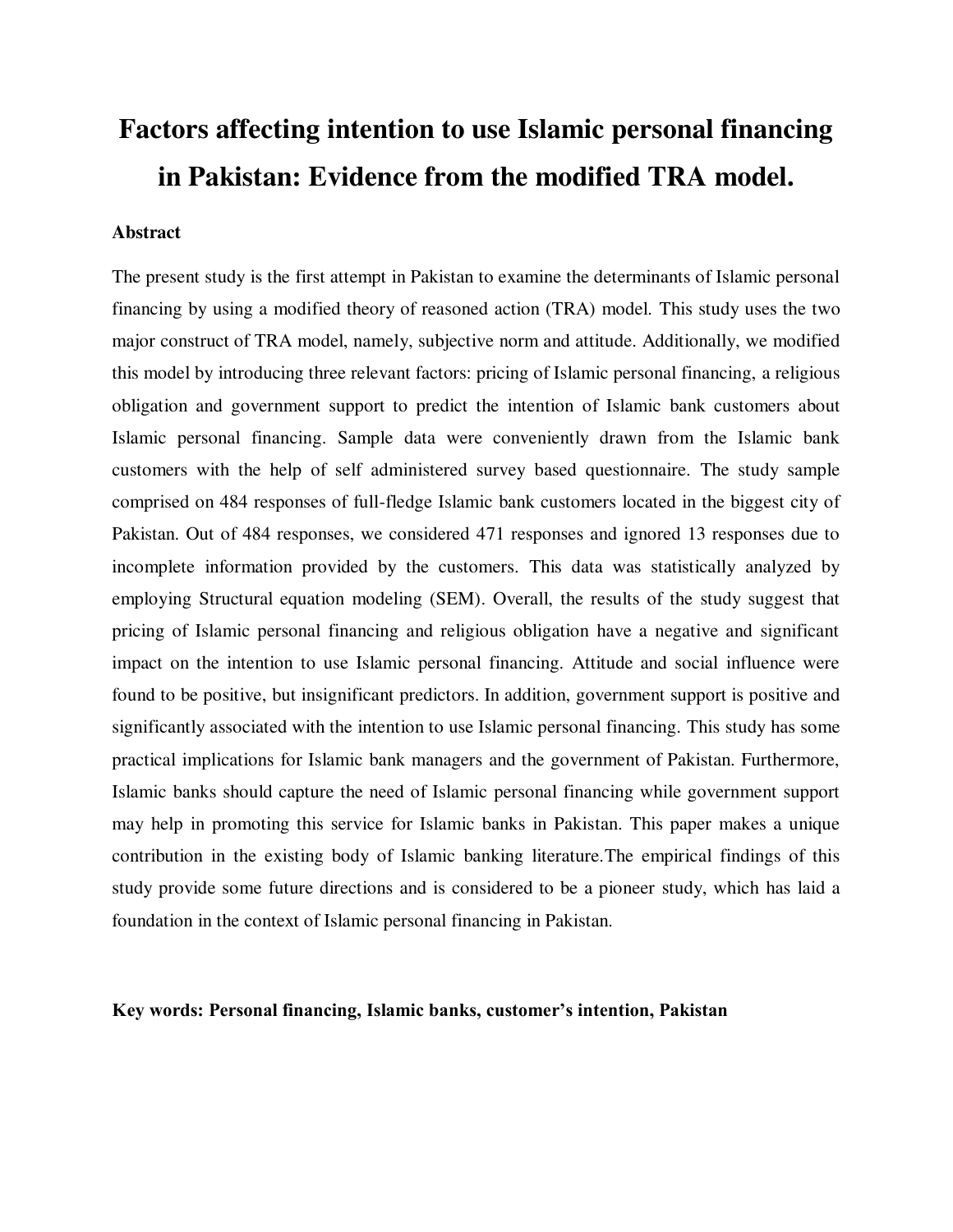# **1. Introduction**

A broader concept about Islamic banking industry is that, it is growingsignificantly worldwide. Its ethical banking practice and theory has associated with its broader appeal. Islamic banking strictly follows Sharia compliance and prohibits interest (riba). Its involvement is not only restricted to giving and take interest, but also forbids other activities such as liquor, speculation and gambling which are considered as unethical under Islamic laws. Globally, Malaysia is a country which is considered as an international Islamic financial hub where government support is fully strengthening the dual banking system (Amin et.al, 2011). Malaysian Islamic banks provide various types of Islamic products in order to fulfil the financial needs of their customers. In Malaysia, the most popular Islamic product is Islamic personal financing, which provides financial assistance to their customers so that they can purchase durable and non-durable goods.

In the context of Pakistan, the prohibition of interest (riba) started in 1970, which is further practically followed in 1980.The Islamic banking sector is growing with the fast pace in Pakistan. Facts and figures suggest that the total assets of the Islamic bank industry grew by 1.3 % in the third quarter of 2014. In the same vein, the deposits of Islamic banks were recorded Rs 934 billion, while its market share increased by 9.8% in the overall banking industry of Pakistan. The profitability of Islamic banks was reported Rs 9.4 billion, with the addition of 88 Islamic bank branches in the country (State bank of Pakistan, 2014).

Islamic banks of Pakistan also providea wide range of Islamic products and services under the guidelines of Sharia principles. Murabaha financing is the most dominating Islamic products in the Islamic bank financing portfolio followed by Musharaka, Ijara and Diminishing Musharaka. However, Istisna and Salam portfolios required some efforts to be triggered. It is a due fact that Pakistan is an agricultural country, so the Salam and Istisna products may get their share increase by the government support on agriculture side. Currently these two products are smaller in total share of Islamic product portfolio compared to other products. The Islamic banking institutions are providing Sharia compliant products in the following regions;

- Investment banking
- General banking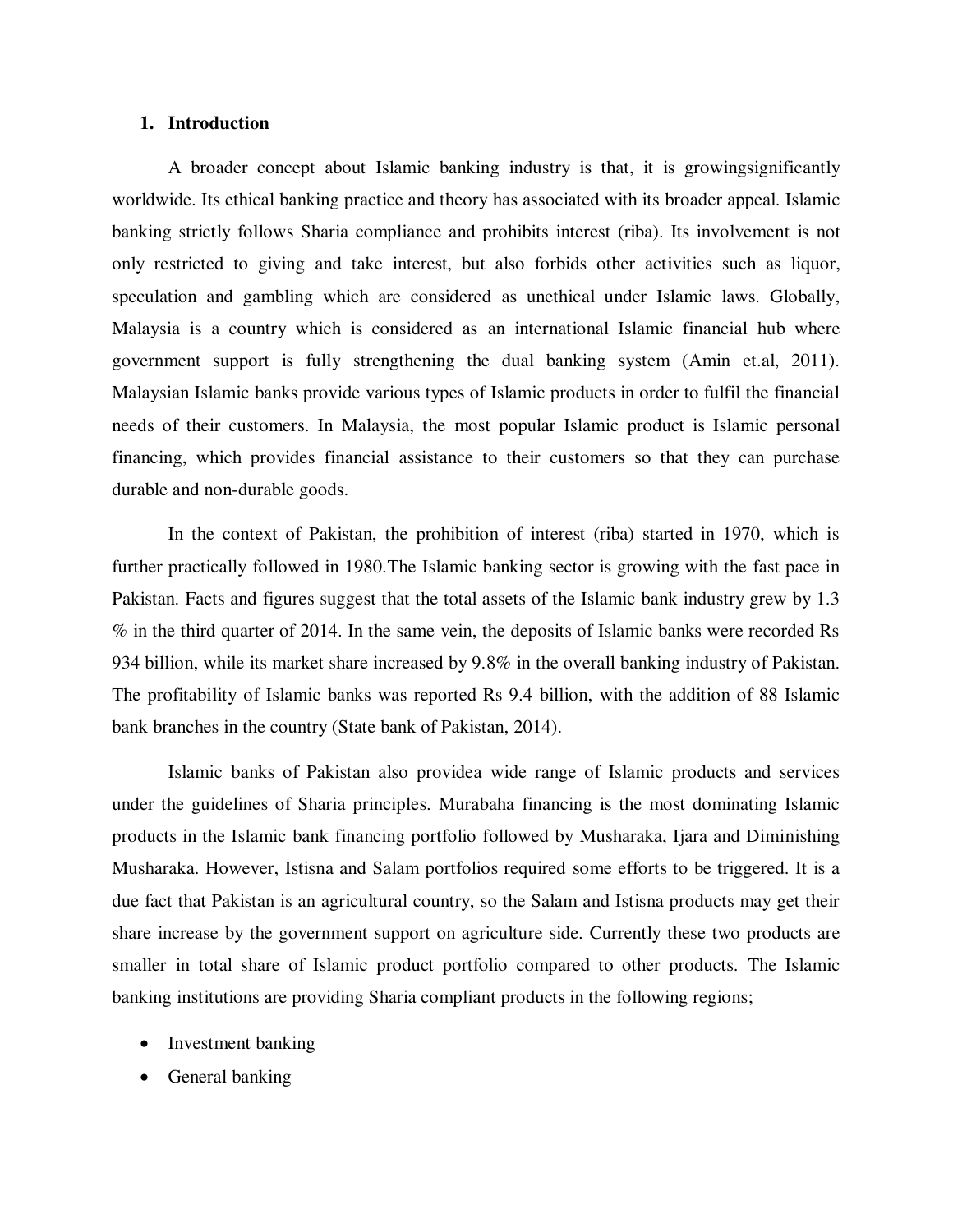- Trade finance
- Consumer banking
- Corporate/ SME banking

Previously, many studies have been conducted on Islamic banking products (Amin et.al., 2011; Lada et.al., 2009; Abduh et.al., 2012). Some of the studies have found subjective norm and the attitude to be a valid construct in order to explain an individual"s acceptance towards Islamic banking products (Yusserrie et.al, 2004; Taibet.al., 2008). Few of the studies have established government support, religious obligations and pricing of Islamic products significant effect on individual's intentions to use Islamic banking products (Amin et.al., 2011; Rehman and Koe, 2014). Past investigations also suggest that an individual"s intention towards Islamic bank selection is associated with religious obligation as well as the pricing of Islamic banking products (Haron et.al., 1992; Haron et.al., 1994). Similarly, previous literature also supports the fact that the pricing of Islamic products significantly affects one"s decision to give their patronage on Islamic banking products and services (Haron et.al., 1992; Rosly, 1999; Amin, 2008).

To the best of authors" knowledge, no such study has been conducted in the context of Islamic personal financing in Pakistan. To bridge the research gap, the present study is an attempt to contribute in the existing Islamic finance literature by adopting a framework of theory of reasoned action (TRA) introduced by Fishben and Ajzen (1975). In this study, we have modified the TRA model by introducing three new variables, namely, "government support", "pricing of Islamic personal financing" and "religious obligation". Therefore, present study investigates the effect of social influence, attitude, government support, pricing of Islamic personal financing and religious obligations on the intention to use Islamic personal financing in Pakistan. Furthermore, the modified model of this study is then tested on fully fledge Islamic bank customers of Karachi, Pakistan.

## *Motivation of the study*

Globally, many empirical studies have been conducted on Islamic banking products but there is typically lacking in Islamic personal finance literature. Research on Islamic banking product in Pakistan is relatively limited compared to other developing Islamic finance countries. The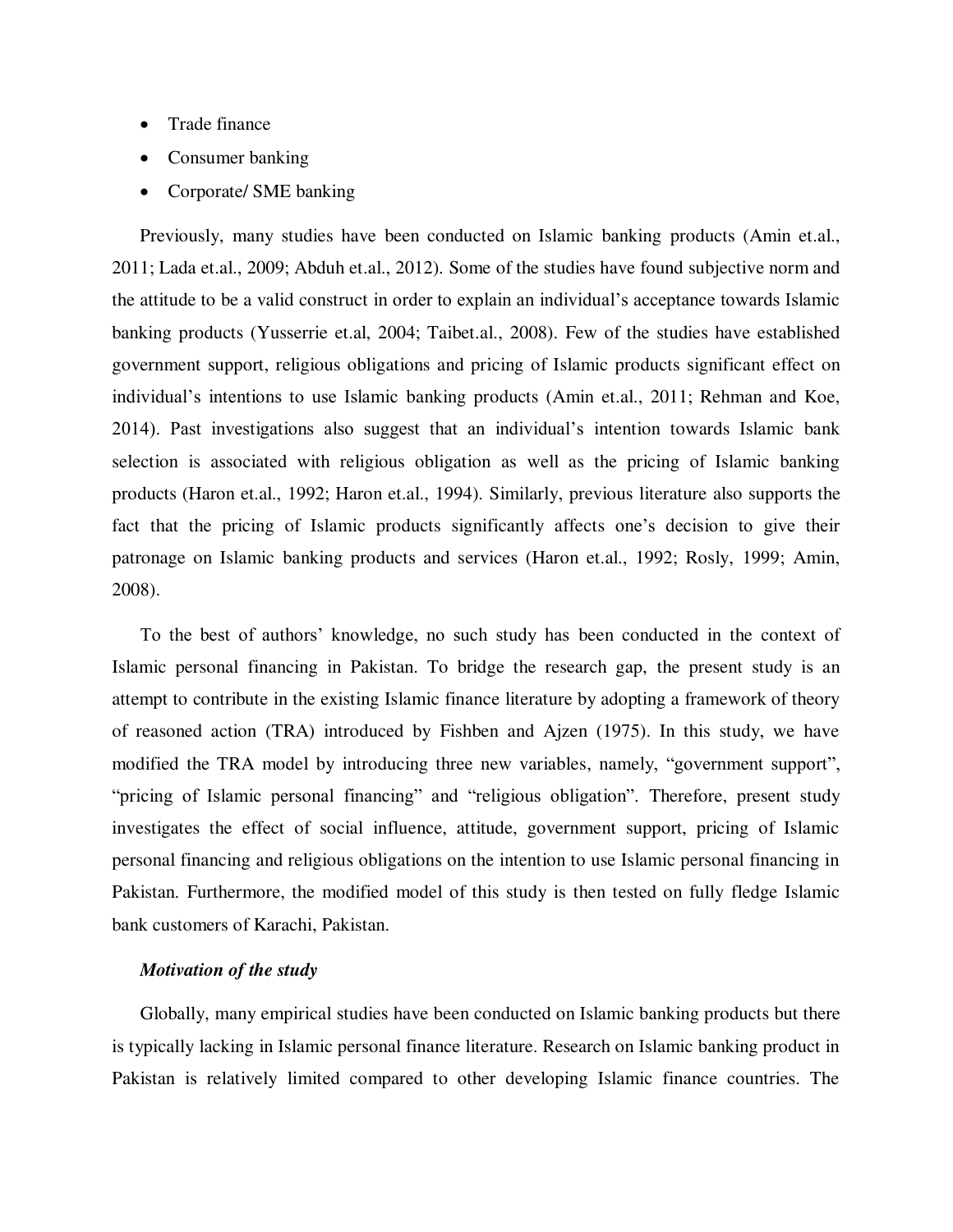present study is considered to be a pioneer one in Islamic personal financing in the context of Pakistan. Our study has contributed to the existing Islamic finance literature and have modified the TRA model by including three unique determinants of intention to use Islamic personal finance, namely, "government support", "pricing of Islamic personal financing" and "religious obligation". This study also gives the direction for future studies.

 The present study is organized in five main sections, namely, chapter 1 introduction followed by section 2 as literature review, section 3 discuss methodology while section 4 represents the results and estimations. The last section 5 of this study shows conclusion and managerial implications.

#### **2. Literature review**

#### *Debt and financing in Islam*

Generally, Islamic financing is associated with two main intentions. First, Islamic financing deals with the purpose of rotating resources from wealth persons with poor people (Amin et.al., 2011). Second, Islamic financing is developed to fulfill the Muslims financing need in order to grow their wealth (Khiret.al.,2008). Thus, Islamic banks play vital role as financial intermediaries and accept deposits from their customers, which is further accumulated to provide financial assistance according to human need. Furthermore, Islam discourages Muslims to carry debts while debts are allowed only for real needs. On the other side, Muslims are advised to deal with justice and fair with the debtors. If a debtor is unable to repay his debt, then Sharia guidelines provide two alternatives, either to convert the debt into charity or to prolong the repayment date. Haron and Shanmugam, (2001) study suggests that converting debt into charity is a better option against the prolong repayment duration. Their argument based on two reasons. First, this option allows a debtor to discharge from debt liability and bankruptcy under the fair and transparent procedure. Second, Islamic banks can make a better structure of Islamic policies and they can promote a true spirit of Islamic financing. They further argued that Islamic banking products can be customer support in this manner.

 Amin et.al (2011) suggests that Islamic banks must provide those policies which support bank customers in order to cut down their debt burden. They further argued that Islamic banks should use converting loans to charity policy and comply this by adding adjustable rebates and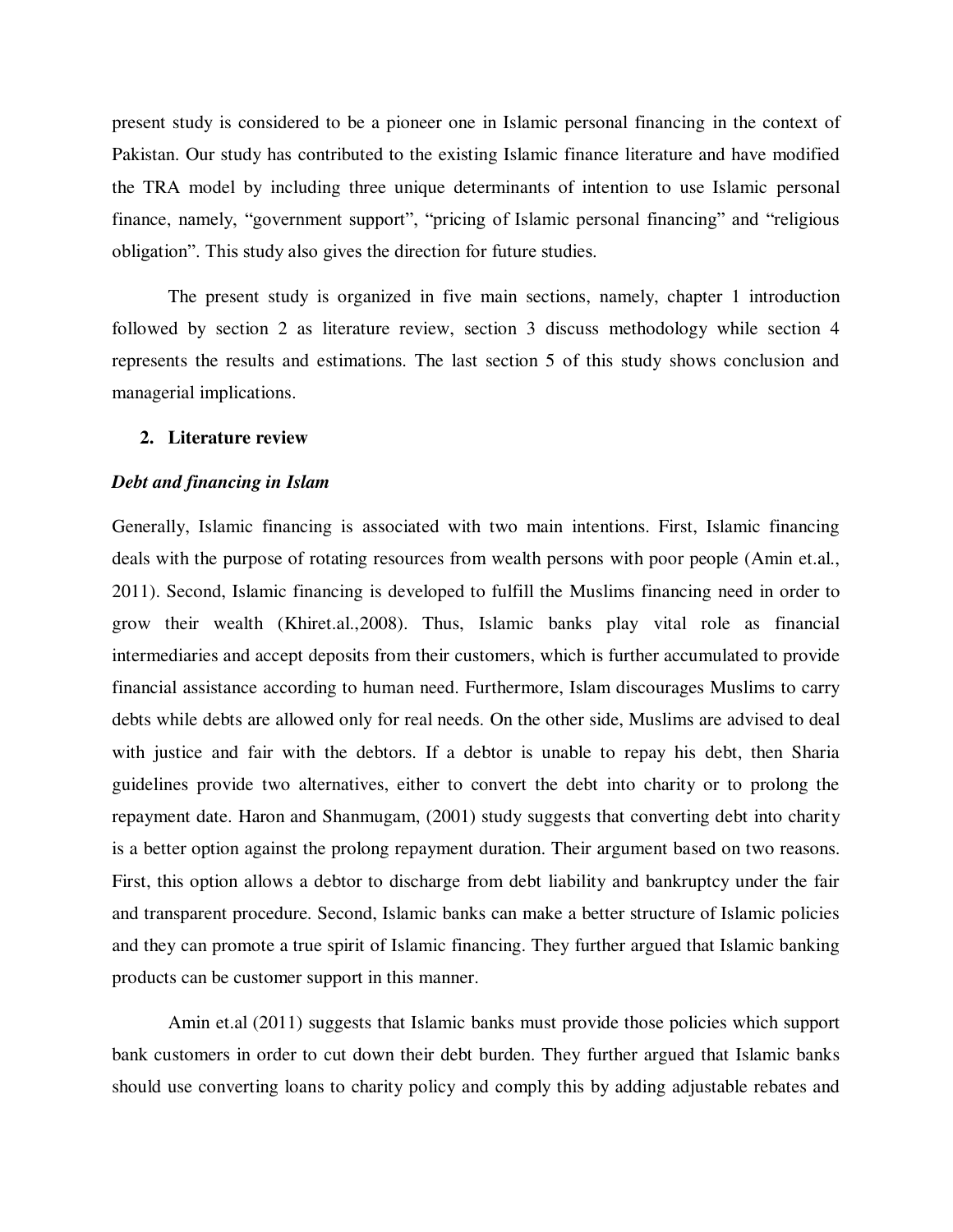payment holidays for genuine customers. In this sense, customer can be ease of to repay monthly payments by using a payment holiday facility. These steps can help Islamic bank customers when they are facing real financial hardships.

#### *Islamic personal financing and some empirical studies*

Islamic personal financing is generally working on two Sharia principles, namely "bay al inah" and "qardulhasana". Islamic banks mainly focused qardulhasana rules. It is categorized as a benevolent fund or beneficial loan and is given for a fixed time period without considering the profit (Khiret.al., 2008). This method gives two major advantages. First, this financing method is based on good will basis while the customer is only bound to repay the actual principal amount. Second, qardulhasana financing is deeply consistent with Sharia principles. Additionally, qardulhasana is the only Islamic financing type that does not consider the time value of money, neither it violates the prohibition of riba (interest) concept (Khiret.al., 2008). Despite of this, there are some disadvantages are associated with this type of Islamic financing. Mainly, Islamic scholars reserved their serious concerns over the charges imposed on qardulhasana financing. They argued that indirect costs such as office rental costs, employment expenditures and other costs associated with qardulhasana financing should be separate from the financing cost of this type.

 Not only this, qardulhasana financing still under questioning by academics (Amin et.al., 2011). Theoretically, bank customers are bound to pay only principal amount which has borrowed whereas the payment of the additional amount is left on their willingness. But in practice, Islamic banks have added additional charges in this type of facility which further violates the true spirit of Islamic financing.

In the same vein, Haniffa and Hudaib (2007) investigated the ethical identity of Islamic banks. Their study suggests that the Islamic bank debtor should be given intensive care and proper treatment according to the Sharia principles. Islamic banks should be more flexible than conventional banks with their debtors. In specific conditions, Islamic bank customer should be entitled for zakat through which they can be free from debt liability. Haniffa and Hudaib (2007) study further argued that they should declare their debt policy in the annual reports.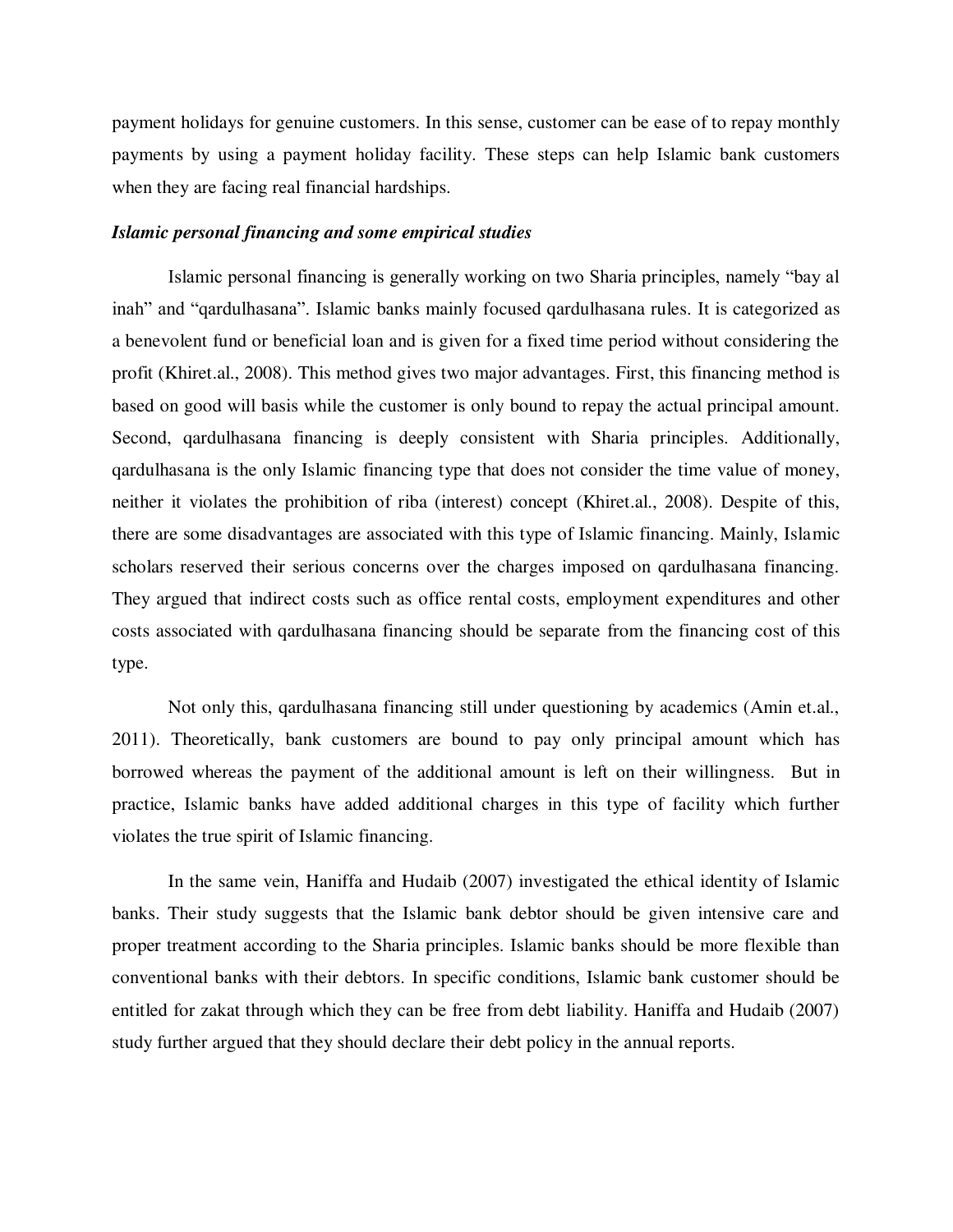Dusuki (2008) investigated the objectives of Islamic banking in the perspectives of stakeholders. Their findings revealed that Islamic banks should provide a social welfare fund in order to fulfill the objective of Muslims. This measure of Islamic banks can gain more customers, promoting development projects and decrease poverty. They further suggested that Islamic banks are responsible to promote Islamic values and norms and are not solely profit oriented. These measures are associated with the social values of Islamic society which includes, debt rebates, zakat assistance and the extension of the debt financing period.

 Sulaiman (2003) study suggests that long-term loans provided by the Islamic banks should be mudarabah based financing in which bank can take a share from company"s profit. However, the bank loses the profit in terms of losses. In addition, Islamic banks are based on mutual cooperation and sacrifice among the lender and the borrower. Hamid et.al. (1993) suggests that debt financing discourages by Islam because of prohibition of riba (interest) in Sharia rules. Their investigation also argued that debt financing on real needs are allowed instead of material desires. Excessive amount of debt liability puts more financial burden on an individual which creates insolvency. Therefore, bank liquidity also disrupts when increases the number of defaulters.

#### *What is the TRA model?*

In 1975, Fishben and Ajzen introduced a model, namely the theory of reasoned action (TRA). The study established a relationship between attitude, beliefs, behaviors and intentions (Taibet.al., 2008). This theory has been used by past studies in different context. Taib et.al. (2008) study used a TRA model to investigate the intentions of Malaysian Islamic bank customers for MusharakahMutanaqisah home financing. Amin et.al. (2009) used this model to find out the intentions of undergraduate students in order to accept Islamic accounting in Malaysia. In short, the TRA model is used widely in past empirical researches due to its flexibility in any context of behavioral intentions (Md-Taib et.al, 2008; Lada et.al., 2009; Amin et.al. 2009; Mathieson et.al., 2001; Lauran and Lin, 2005; Ramayah et.al., 2005; Amin, 2011; Yu. 2012).

 This study extends the TRA model in Islamic personal financing literature in the context of Pakistan Islamic bank customers. The two main constructs of the TRA model are used in this study, namely attitude and subjective norm, whereas the TRA model is further modified by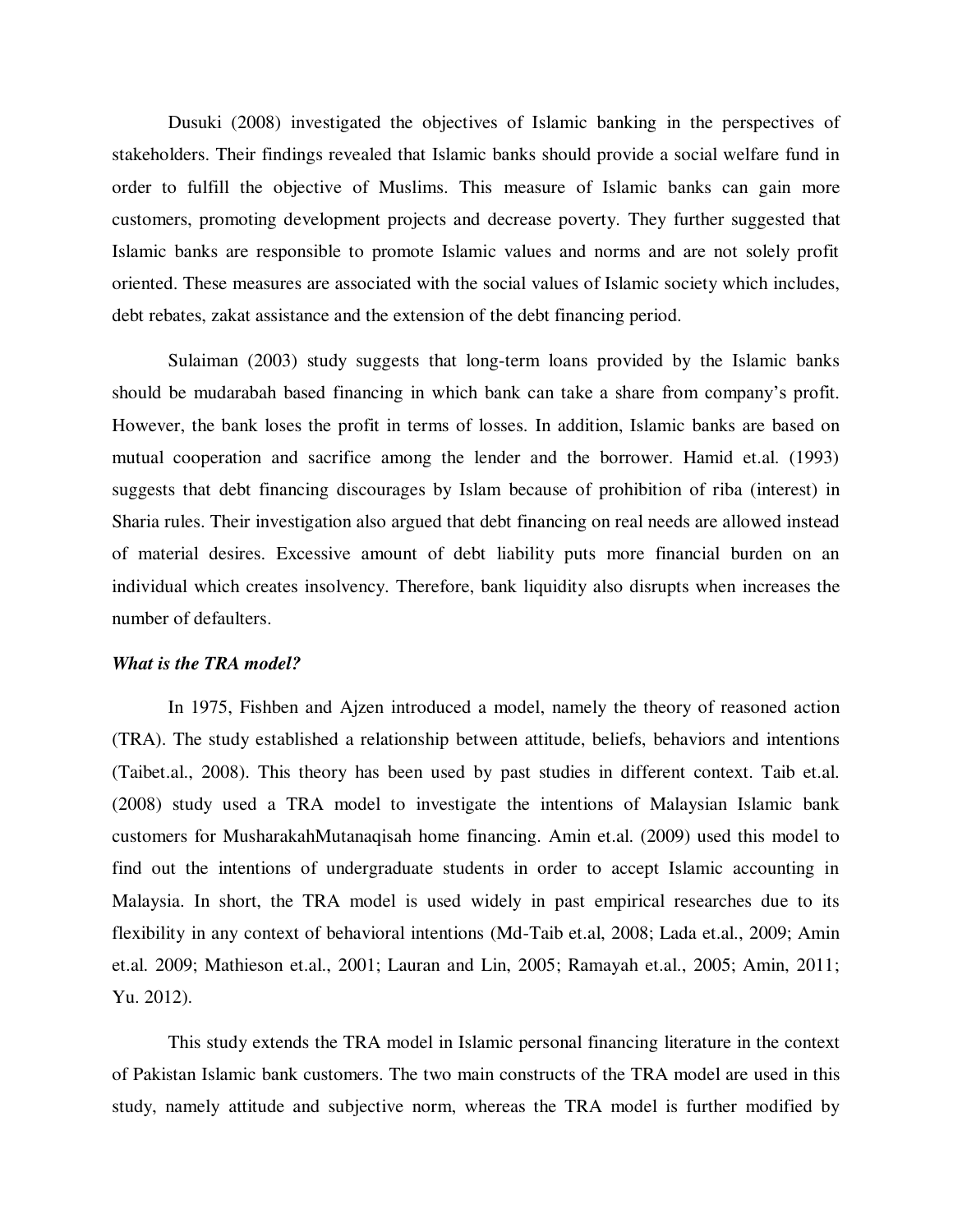introducing "government support", "pricing of Islamic personal financing" and "religious obligation" variables. Past empirical studies suggested that TRA model better explain an Islamic finance concept (Amin et.al., 2011; Amin et.al., 2009; Taib et.al., 2008, Ramayah et.al., 2009; Gopi and Ramayah, 2007).

# *Development of research hypotheses*

*Attitude:* Attitude constructs of the TRA model refers an individual evaluation of positive and negative emotions to perform a certain behavior (Fishben and Ajzen, 1975). If the attitude of an individual is positive, then the chances are high that a person performs a particular behavior. Taib et.al. (2008) presented evidence of the positive attitude of postgraduate students towards Islamic home financing. Gopi and Ramayah (2007) suggested that the online trading system is mainly associated with the attitude. Similarly, Ramayah and Suki (2006) examined a significant positive relationship between attitude and MBA student"s intention to adopt mobile personal computers. Furthermore, Amin et.al., (2011) investigation suggests that attitude has a positive and significant impact on Islamic financing. Therefore, on the basis of past studies, following hypotheses is suggested:

# *H1: Attitude will influence the intentions to use Islamic personal financing.*

*Social influence:* The subjective norm is referred to as social influence in this study. The social influence can be explained as an individual"s perception about his important referents. This perception allows him to perform or not to perform a certain behavior (Fishben and Ajzen, 1975). Social influence is generally positively associated with one"s intention. Taibet.al., (2008) found a positive and significant relationship between subjective norm and the level of one"s acceptance for diminishing partnership. Most of the studies have found a positive and significant association between subjective norm and behavioral intentions (Amin et.al., 2001; Teo and Pok, 2003; Venkatish and Davis, 2000); However,Chau& Hu (2001) and Lewis et.al. (2003) found an insignificant relationship between subjective norm and the intention to use information technology. This mixed results are obtained from past literature related to subjective norm and one"s intention. So the proposed hypothesis for this study is as follows:

*H2: Social influence will impact the intentions to use Islamic personal financing.*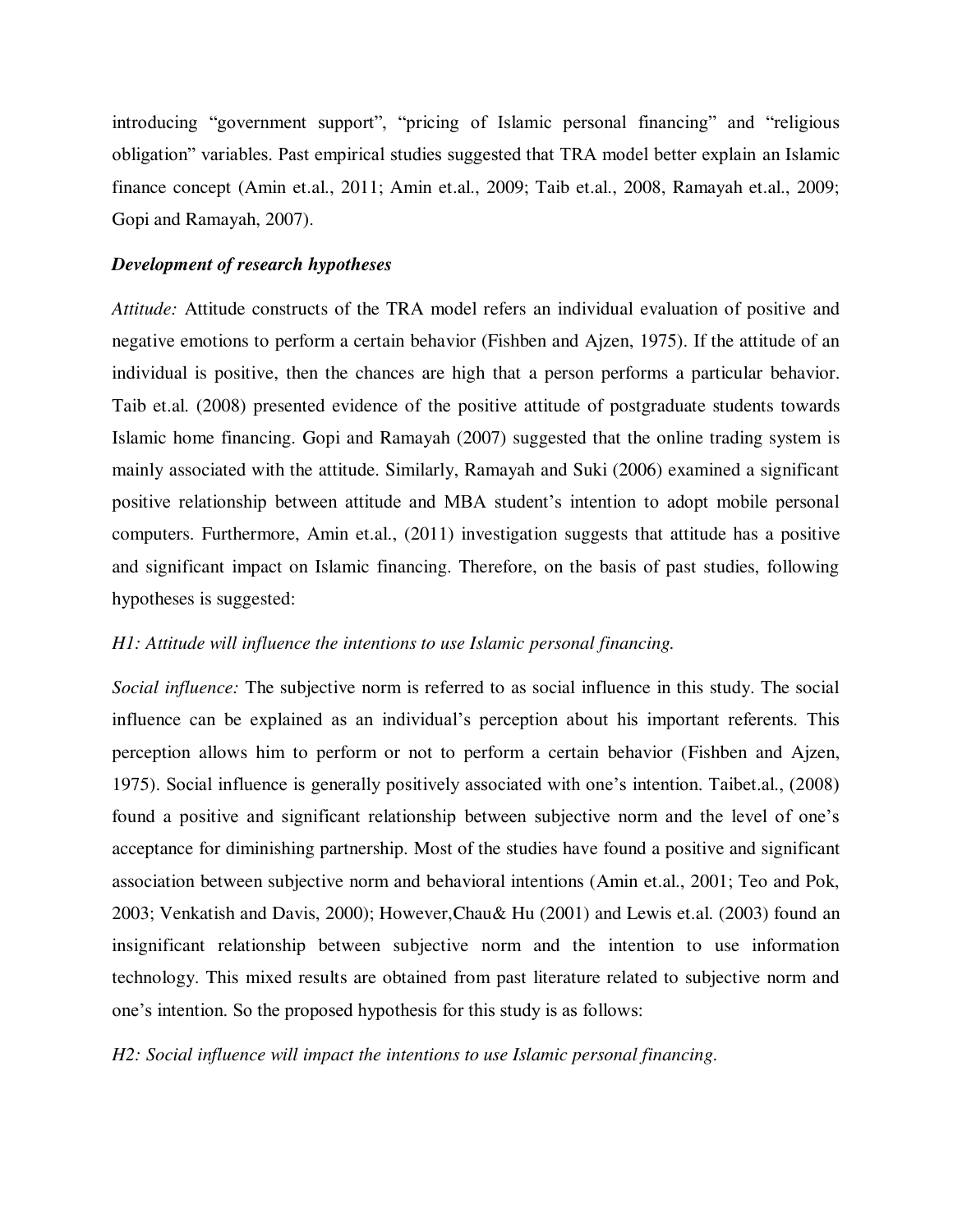*Pricing of Islamic personal financing:*According to Ebert and Griffin (1998), the pricing of Islamic personal financing refers the price on which the Islamic banks sell their products. The profit and loss sharing method is used by Islamic banks for the financial transaction services (Olson and Zoubi, 2008). However, the concept of riba (interest) is strictly prohibited in Islam whereas the concept of profit and loss sharing is permissible. In addition, the Islamic banking model allows delayed payment charges on trade financing under the guidelines of Sharia principles. In the same vein, one study of Amin (2008) suggests that pricing is the most influential factor to motivate the Islamic bank customers. Therefore, lower the pricing on Islamic personal financing, greater the chances to use Islamic personal financing products by customer (Amin et.al., 2011). This outcome is in line with past studies (Amin et.al, 2008; Rahman, 2005; Abdullah and Dusuki, 2006). Based on past literatures, following hypotheses is proposed:

# *H3: Pricing of Islamic financing will influence the intentions to use Islamic personal financing.*

*Religious obligation:* In general, religious obligation is the role of religion in affecting and individual"s intentions and choices. Islamic society is significantly affected by Sharia guidelines (Sulaiman, 2003). Islamic banks are liable to adhere Sharia principles, goal and its values when providing Islamic personal financing. This adherence of Islamic banks can change one"s behavioral intention to use Islamic personal financing. Therefore, if the Islamic banks adhere greater Sharia principles, then there exist greater possibilities that an individual will use Islamic personal financing. This statement is supported by past empirical studies in the context of Islamic banking products (Omer, 1992; Metawally, 1996; Almossawi, 2001). Based upon the past literature, following hypotheses is proposed for religious obligation:

# *H4: Religious obligation will influence the intentions to use Islamic personal financing.*

# *Government support:* The government actions and objectives that influenc

e an individual"s behavior is referred to as government support. Amin et.al., (2006) findings suggest that Islamic banking products and government support are positive and significantly associated with each other. Government support plays a vital role for Islamic banks to emerge with the new concept of banking due to high market competition (Amin et.al., 2011). In addition, Rosly (2005) and Haron(2005) argued that Islamic banking products are heavily depending on government support. Thus, government support is expected to have significant impact on Islamic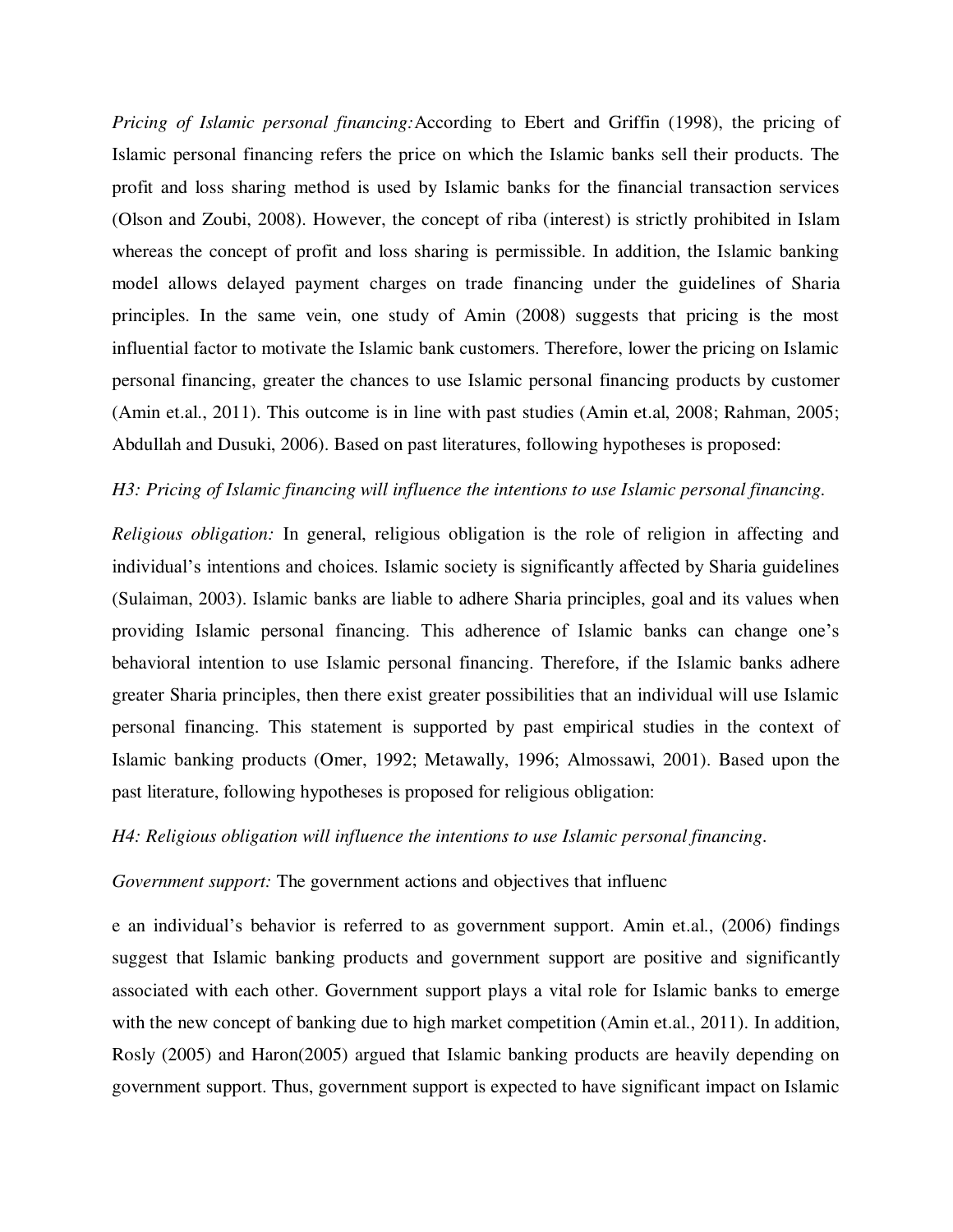personal financing. The proposed hypotheses between government support and Islamic personal financing is as follows:

*H5: Government support will influence the intentions to use Islamic personal financing.* 

#### *Conceptual framework*

The demonstration of the conceptual model of our study is shown in figure-1. This framework shows the measurement of Islamic bank's customers" intention to use Islamic personal financing. Therefore, on the basis of past studies, fig-1 illustrate the relationship between Islamic bank customer"s intention and its determinants to use Islamic personal financing in Pakistan.

#### *<Insert figure- 1 here>*

# **3. Methodology**

# *Instrumentation*

The questionnaire used in this study was adapted from past studies in order to examine the intentions of Islamic bank customers about Islamic personal financing in Pakistan. Social influence items were gathered from Taibet.al., (2008) and Ramayah and Suki, (2006) while attitude items were adapted from Taib et.al., (2008) study. Religious obligation items were collected from Naseret.al., (1999); Metwally, (1996) and Metawa and Al-Mossawi, (1998) research. In addition, Amin et.al., (2011) study was used to collect government support and Islamic personal financing items. The perception of respondents' is measured through 5-point Likert scaling ranging from 1 as "strongly disagree" to 5 as "strongly agree". The total no. Of items in our questionnaire was 28 which satisfy the minimum criteria of questionnaire items proposed by Hair et.al (2006).Before conducting the actual survey, this study employed a pilot testing on 50 Islamic bank customers with the help of designing the questionnaire. All the items in the questionnaire were stated in English while the content validity was endorsed by market and academic expert. Furthermore, the respondents' profile was also included in the questionnaire which represents their demographic background. Pilot testing was conducted to identify the relevant problems that are associated with the questionnaire. All respondents were agreed about the usefulness and easy to understand the items of the instrument. In the last, the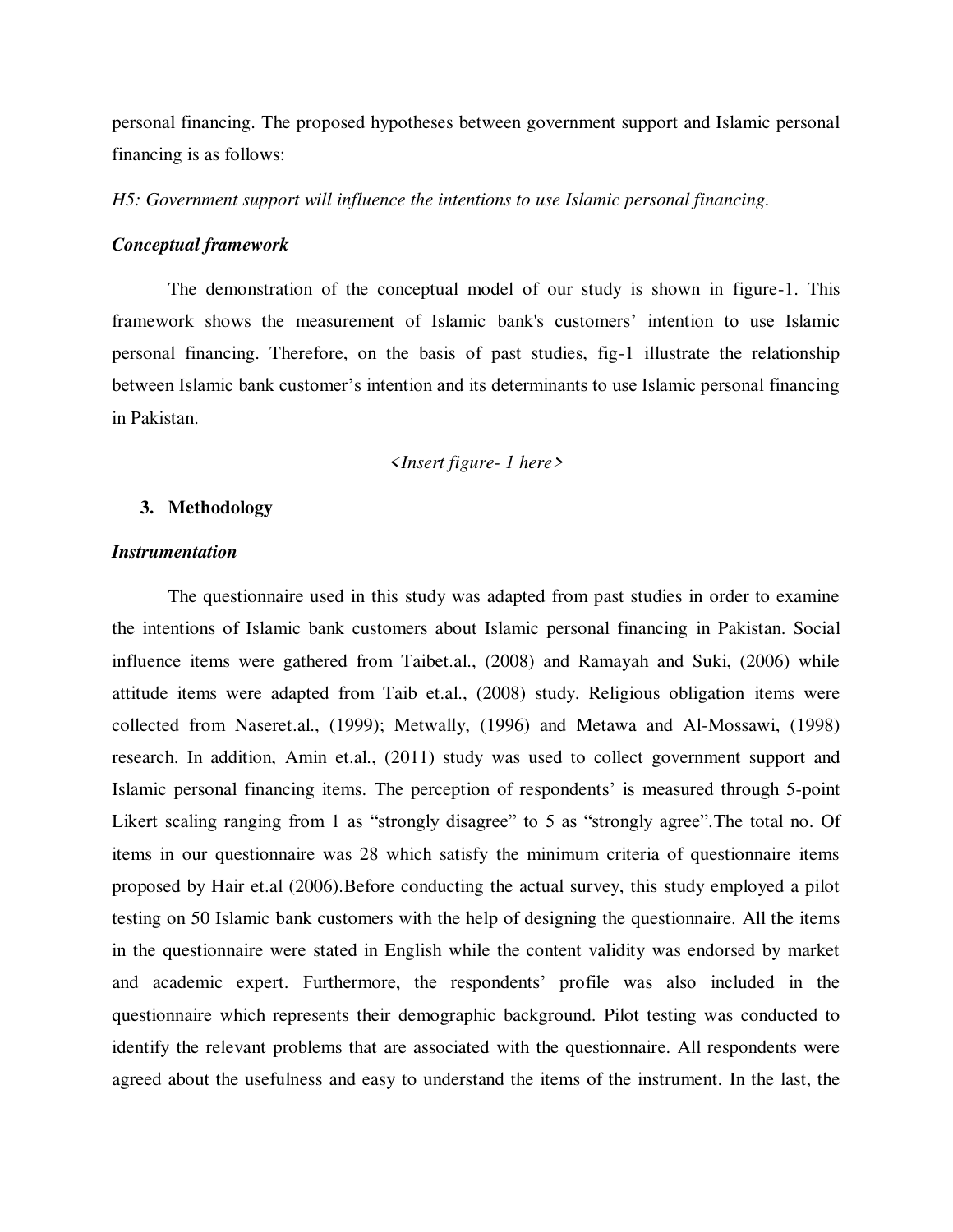questionnaire consisted of one dependent variable i.e. Intention to use Islamic personal finance with five independent variables, namely, the attitude (ATT), social influence (SI), pricing of Islamic products (P), religious obligation (RO) and government support (GS). We have examined the intentions of Islamic bank customers to use Islamic personal financing through this instrument.

#### *Sampling and Data collection*

Sample data were collected through a survey based questionnaire. This research targeted onlyfull-fledge Islamic bank customers because it is impossible to differentiate between Islamic and window Islamic bank customers. By keeping in view of study purpose, we have excluded window Islamic bank customers. The survey of this study was conducted in April – 2015 by using non-probability sampling technique (convenience sampling). Data collected through this method is preferable due to restrictions imposed by Banking and financial institution Act 1989 (BAFIA), which stated that, the customers" information can not disclose and financial institutions are responsible for its compliance. A total of 484 respondents were participated in the survey in which 13 responses were excluded due to incomplete responses, lack of customer interest in filling out the questionnaire and missing data. The sample size of this study fulfills the minimum criteria of Comrey and Lee (1992), suggest that, a sample of 50 as inappropriate, 300 as acceptable, 500 as very good and 100 as outstanding for factor analysis.

# *Model specification*

In 1975, Fishben and Ajzen proposed a model to measure the one"s intention, namely the TRA model. This study has adapetd this model due to its flexibility to measure the behavioral intentions of a person in any research context. Ramayah et.al (2009); Ryu et.al (2003); Gopi and Ramayah (2007) study are the examples of this fact. Past researchers argued that the TRA model is a very generic nature and can be modified in the context of Islamic banking studies (Amin et.al, 2011). Therefore, this study has adapted the TRA model and further modified it by introducing three new but relevant variables, namely, "pricing of Islamic personal financing product", "government support" and "religious obligation" to measure the one"s intention to use Islamic personal financing in the context of Pakistan. In this study, we have excluded the "actual behavior" from the TRA model and examined behavioral intention, subjective norms and attitude. Taib et.al (2008) and Amin et.al (2011) also used this approach. In addition, subjective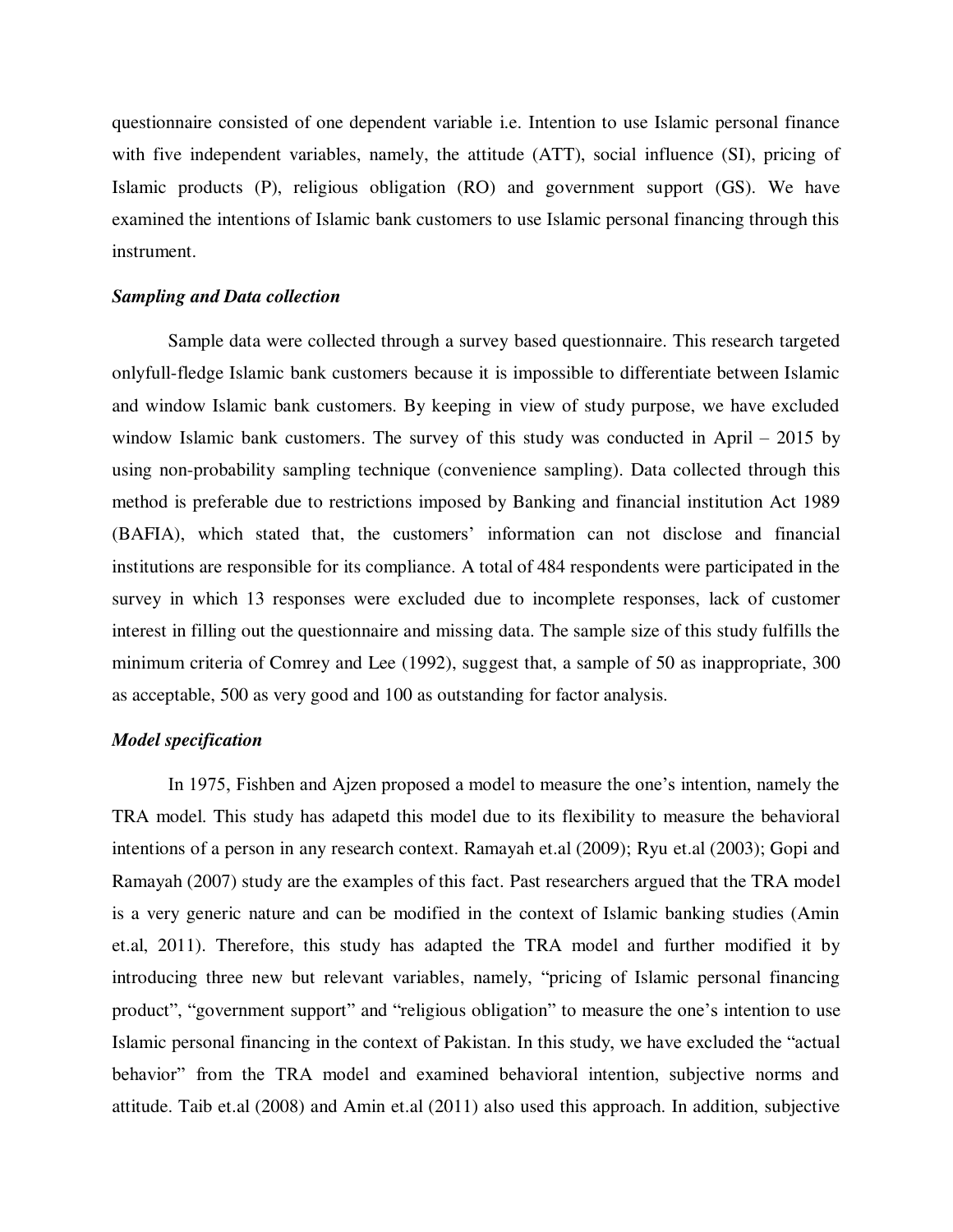norm is renamed by social influence while the attitude construct of the TRA model remain same. This modification is done due to reflect the study context of Amin et.al (2011) and Kleijnen et.al. (2004).

Thus, the regression model to test the relationship between intention to use Islamic personal financing and its determinants is as follows;

$$
y_n = \alpha + \beta x_n + \varepsilon_{n} \quad (1)
$$

Where, y is denoted as the dependent variable (intention to use Islamic personal financing) and  $\alpha$  denotes intercept term. X represents explanatory variables (social influence, attitude, pricing of Islamic personal financing, religious obligation and government support) while  $\beta$  is regression coefficient. Here we assume the independence of error terms, constant variance, dependent and independent variables has linearity and the additivity relationship with the normality of error term distribution. The basic functional form study model is as follows:

# *Intention to use Islamic personal financing*  $=f$  *(social influence, attitude, pricing of Islamic personal financing, religious obligation and government support)* (2)

From the above discussion, following regression model is used in this study which is as follows:

$$
ITU = \alpha + \beta_1 SI_n + \beta_2 ATT_n + \beta_3 P_n + \beta R O_{4n} + \beta_3 GS_n + \varepsilon_n \tag{3}
$$

Where,

ITU represents intentions to use Islamic personal financing, SI denotes social influence, ATT represent an attitude, P is a pricing of Islamic personal financing, RO shows religious obligation, GS describe government support and ε is the error term. dependent and independent

# **4. Results and estimations**

Table-I shows the profile respondents participated in our study. This table reveals the overall respondents" profile. Table-I exhibits 52% of the respondents were male, while the female response ratio was 48% among the all respondents. During the survey period, most of the respondents were married i.e. 54%, whereas 46% respondents were single. In our study sample,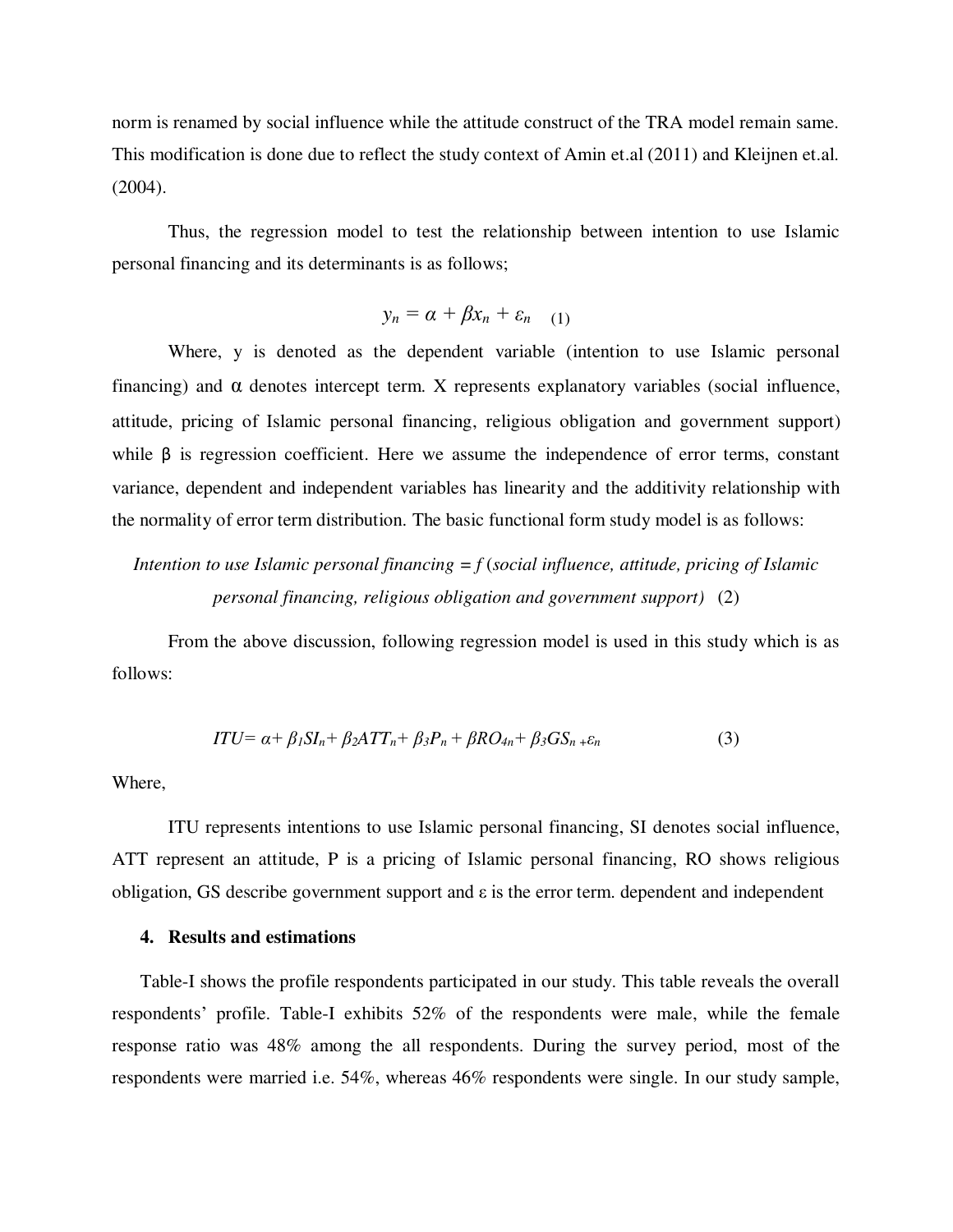the majority of the respondents were found to be between  $41 - 50$  years of age bracket followed by 50 and above (28%),  $31 - 40$  (23%),  $20 - 30$  (14%) and less than 20 (4%). The description of the respondents" profile is reported in table-I.

# *<Insert table-I here>*

#### **Reliability analysis**

Table-II shows the test for reliability and cronbach"s alpha value is used. This test is used to measure the internal consistency of the data items. Black (1999) suggests that reliability analysis shows the consistency among the measures of the same thing, while it is also necessary for data validation (Nunnally, 1978). In our case, the cronbach's alpha value ranging from 0.63 to 0.84 which satisfy the minimum criteria of 0.60(Hair et.al., 1998). Thus, our construct measures are considered to be reliable and we can proceed with further analysis. The reliability analysis of testing items has shown in Table-II.

#### *<Insert table-II here>*

#### **Kaiser–Meyer–Olkin and Bartlett's tests of sampling adequacy**

Table-III represents the value of KMO and Bartlett's test of sphericity. The KMO value indicates the sampling adequacy of the data while it is also referred to as a measure of sampling adequacy (MSA). In the data set, KMO statistic shows the variables, correlation which has the ability to explain the other variables. The threshold values for sampling adequacy is; below 0.50 as "Unacceptable", 0.50 – 0.59 as "Miserable", 0.60 – 0.69 as "Acceptable", 0.70 – 0.79 as Good,  $0.80 - 0.89$  as "very good" and  $0.90$  or higher as "Marvelous" (Kaiser, 1974). In addition. Bartlett's test of sphericity statistic is used to confirm the null hypothesis, whether the correlation matrix is a diagonal matrix or not. In this sense, principal components analysis required high correlations whereas a lower prob-value (i.e. less than 5%) with higher test statistic value results the rejection of the null hypothesis.

 In our case, the value of KMO is 0.71, which satisfy the minimum criteria for sampling adequacy while it further signifies that each factor contain sufficientitems for making groups in factor analysis. Furthermore, the probability value of Bartlett's test of sphericity is 0.000, which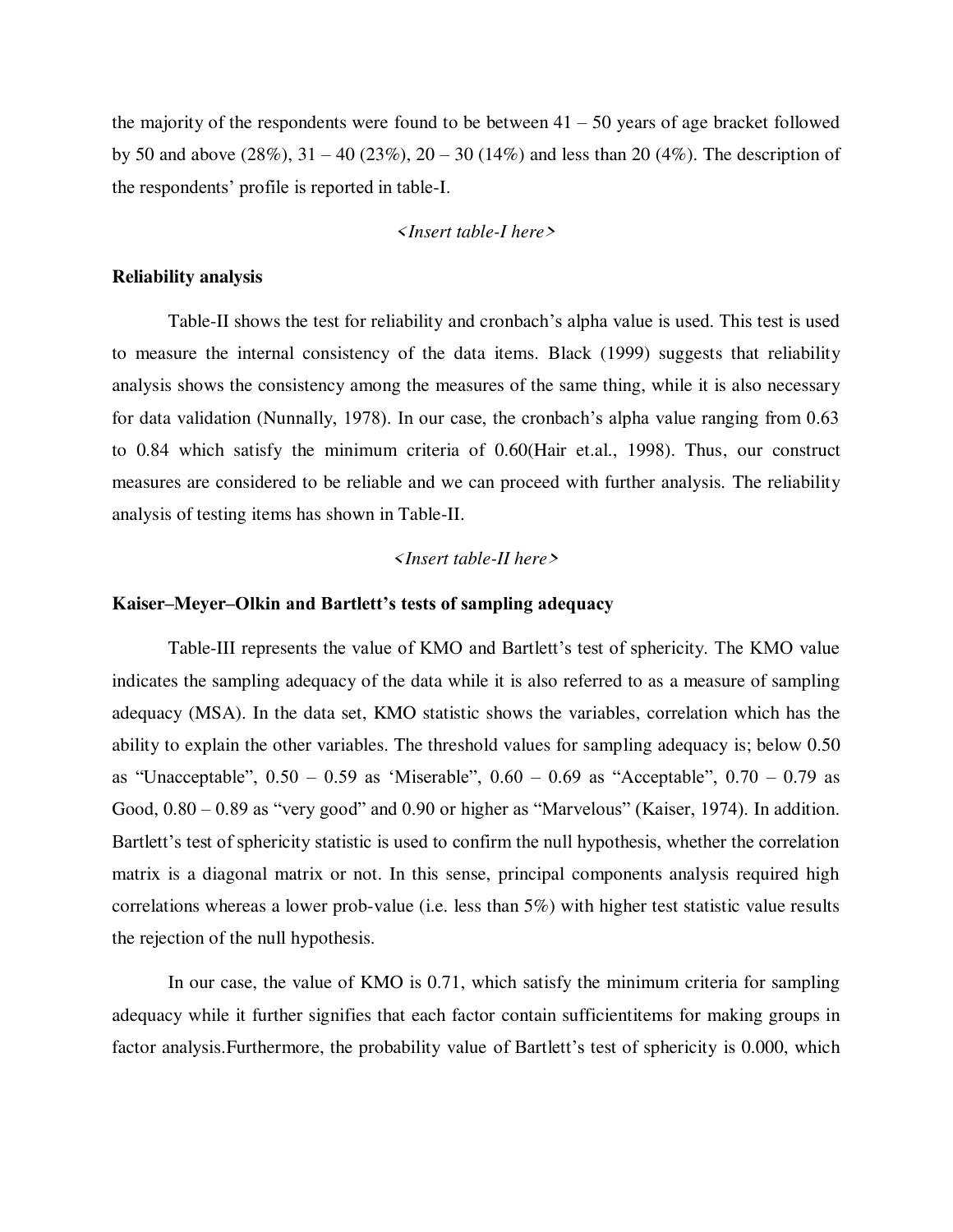indicate that the correlation between the variables is adequate at 5 percent level of significance and is sufficient for factor analysis.

# *<Insert table-III here>*

#### **Total variance explained**

 In general, total variance explains the distributions of variance among the potential variables while the Eigenvalues measure the variance explain. For all factors, the Eigenvalues must be greater than 1.0whereas less than 1.0 Eigenvalues are insufficient for the variance explain. Table-V depicts the test of variance explain which indicate that the considered factors explain good percentage of variance. The results of variance explain and Eigenvalues for each variable is reported in table-IV.

#### *<Insert table-IV here>*

#### **Factor analysis (Exploratory factor analysis)**

Factor analysis is a statistical technique which is used for data reduction. The reason to apply this test is to reduce a large number of items into smaller numbers. Factor analysis helps researchers to check the variables belongings in the sample data (Emory and Cooper, 1991). In addition, principal component analysis is used to confirm the construct validity of the items which is also an important feature of factor analysis. In our case, a total of 28 items was loaded in factor analysis related to the Islamic personal financing and its determinants. These 28 items are categorized into six factors, namely, intention to use Islamic personal financing, social influence, attitude, pricing of Islamic personal financing, religious obligation and government support.Furthermore, this study uses Hair et.al. (1998) guidelines to assisttheoretical significance of factor loadings. They suggest that factor loading value of each factor should be 0.30 or more for a sample of 350 or greater. In our findings, factor loadings ranging from  $0.54 - 0.82$ , which satisfy the minimum criteria and is appropriate for factor analysis. This methodology is inline with past studies (Raza and Hanif, 2013; Ali and Raza, 2015a; Ali and Raza, 2015b; Raza et.al., 2015).Thus, the results of factor analysis are reported in table-V.

*<Insert table-V here>*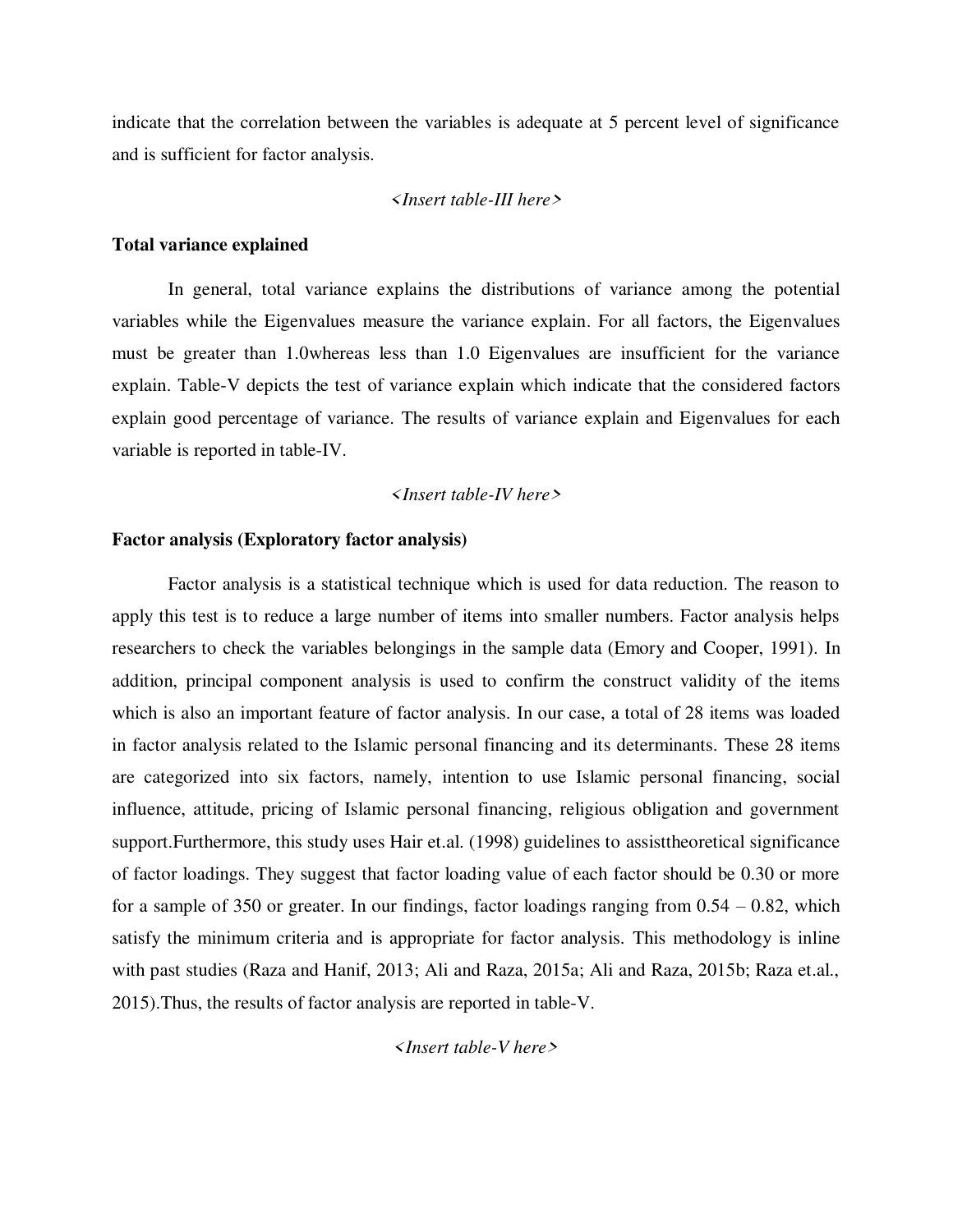### **CFA model for Islamic personal financing**

Confirmatory factor analysis is considered as the most direct and appropriate technique for structural equation modeling (SEM). In this modeling method, researcher sets a statistical model, while the SEM approach analyzed how well we can predict our hypothesized model. Therefore, if the SEM model indicators signify the proposed model according to the criteria applied, then the proposed model is only confirmed among the several different possible models (Hair et.al.,2006).

 The validity of Islamic personal financing dimensions is determined using standard factor loadings in AMOS 21. The confirmatory factor analysis (CFA) factor loadings in our analysis ranged from 0.52 to 0.94 for the Islamic personal financing model. Since, the estimations show that on each dimension, the factor loading of each item is more than 0.50, which further established the convergent validity for the dimension of Islamic personal financing dimension and assure the evidence of construct validity as well (Hair et.al., 1998). In addition, the results of the goodness of fit test for our measurement model is satisfactory. In table Table- VI, the GFI = 0.93; AGFI = 0.91; NFI = 0.88; CFI = 0.94; TLI = 0.93 and the RMSEA value is 0.041. All these model fit indicators meets the minimum criteria of the recommended threshold level. Therefore, the 22-items in our CFA model of Islamic personal financing best fitted to the sample data among the observed and un-observed constructs (Byrne, 2010). The results of CFA model fitness is reported in Table- VI.

# *<Insert table-V here>*

#### **Structure equation modeling**

The structured model of Islamic personal financing is applied to estimate the parameters. In our study model, there were five constructs namely, attitude, social influence, pricing on Islamic personal financing, religious obligation and government support. The dimensions of attitude is measured by 6 items, social influence is measured by 3 items, pricing on Islamic personal finance product is 4 items, religious obligation is measured by 3 items and government support is measured by 3 items. The purpose of explaining the structure model is to test the influence of selected constructs on the intention of the customer to use Islamic personal financing in Pakistan. In addition, figure- 1 shows the causal model of the study to test the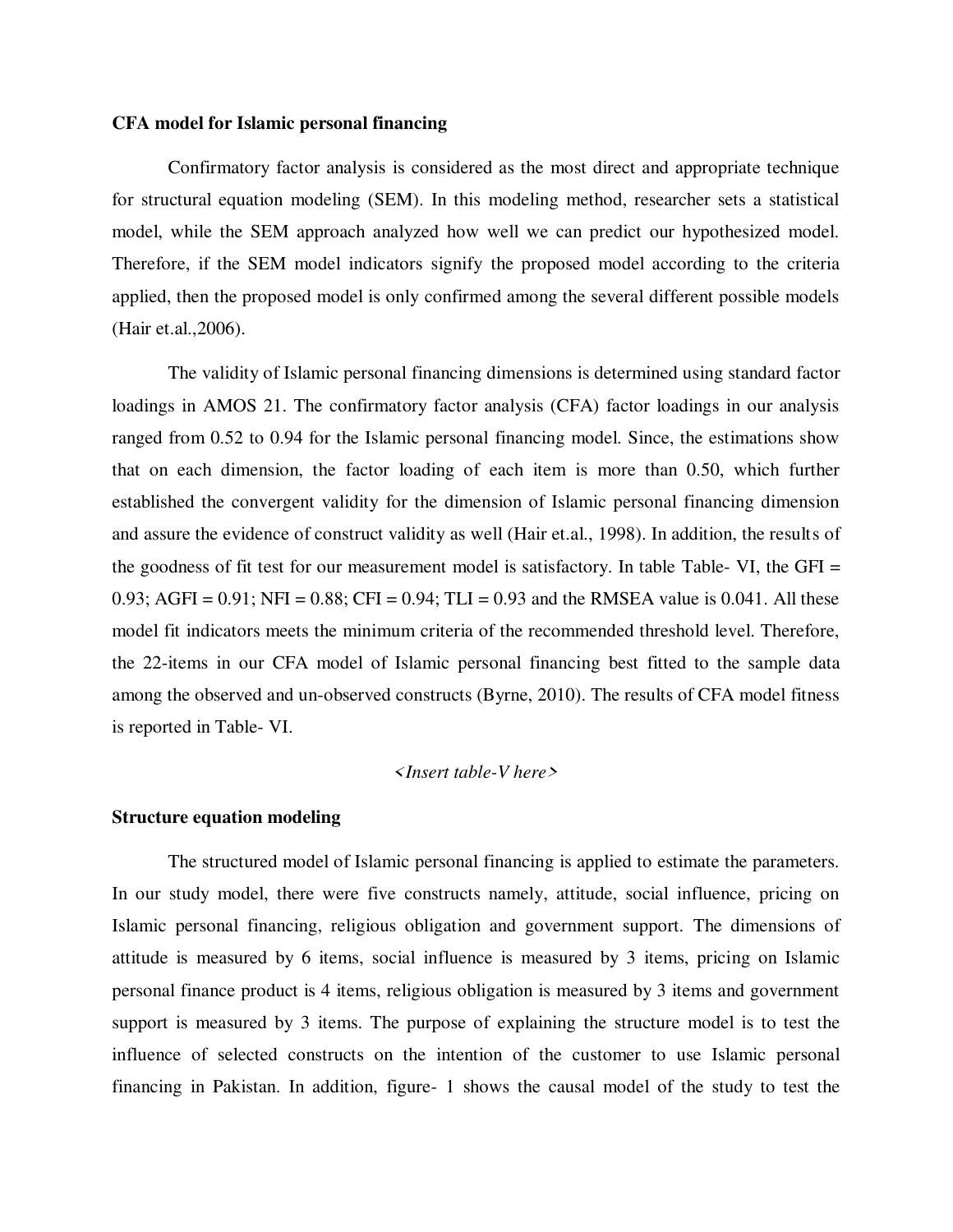hypothesis that the intention to use Islamic personal finance product was influenced by the modified TRA model.

 Table– VI further indicate that the model fit of our structured model is acceptable and the structured model is parsimonious. This table depicts that the model fit indicators qualify the minimum cut-of level to accept the fitness of our structured model because  $GFI = 0.92$ ;  $AGFI =$ 0.90; NFI =  $0.86$ ; CFI =  $0.92$ ; TLI =  $0.91$  and the RMSEA value is 0.047. In addition, if the CFI and NFI value is close to 1, then the hypothesized model is considered as an adequate fitness to the sample data (Bentler, 1990; Hair et.al., 2006).

#### **Hypothesis testing**

 The hypothesis testing and the significant/ insignificant relationship between Islamic personal financing constructs and customer intention to use is presented in Table-VII. The standardized regression weights along with their corresponding p-values has been reported. The findings suggest that attitude has a positive ( $\beta$ =0.147) but an insignificant (p-value= 0.504) impact on the intention to use Islamic personal financing. This means, positive attitude of an individual will increase one"s intention to use Islamic personal financing but not too much effectively. The findings are also in line with the previous studies by (Amin et.al., 2011; Yuserrie et al., 2004; Taib et al., 2008). Social influence has a positive  $(β=0.003)$ , but an insignificant (pvalue= 0.978) impact on the intention to use Islamic personal financing. It signifies that, the social influence can increase the intention to use Islamic personal financing but not significantly. This positive finding is in line with past studies (Amin et.al., 2011; Othman and Rahman, 2014; Chau & Hu 2001; Lewis et.al., 2003). As expected, Pricing of Islamic personal financing has a negative ( $\beta$ = -0.705) and significant (p-value= 0.005) impact on the intention to use Islamic personal financing. This negative effect supports the previous empirical studies by (Amin et.al, 2008; Rahman, 2005; Abdullah and Dusuki, 2006; Amin et.al., 2011). This means, if an Islamic bank lower down their pricing on Islamic personal financing, then there exist more chances to use this service by the customers. In addition, pricing on Islamic personal financing were found to be the most influential factor in order to predict Islamic personal financing. Amin et.al. (2011) also found the pricing construct as the most contributing factor.

 The religious obligation and intention to use Islamic personal financing are negatively  $(\beta$ = -0.170) associated with each other. In addition, this negative relationship is also significant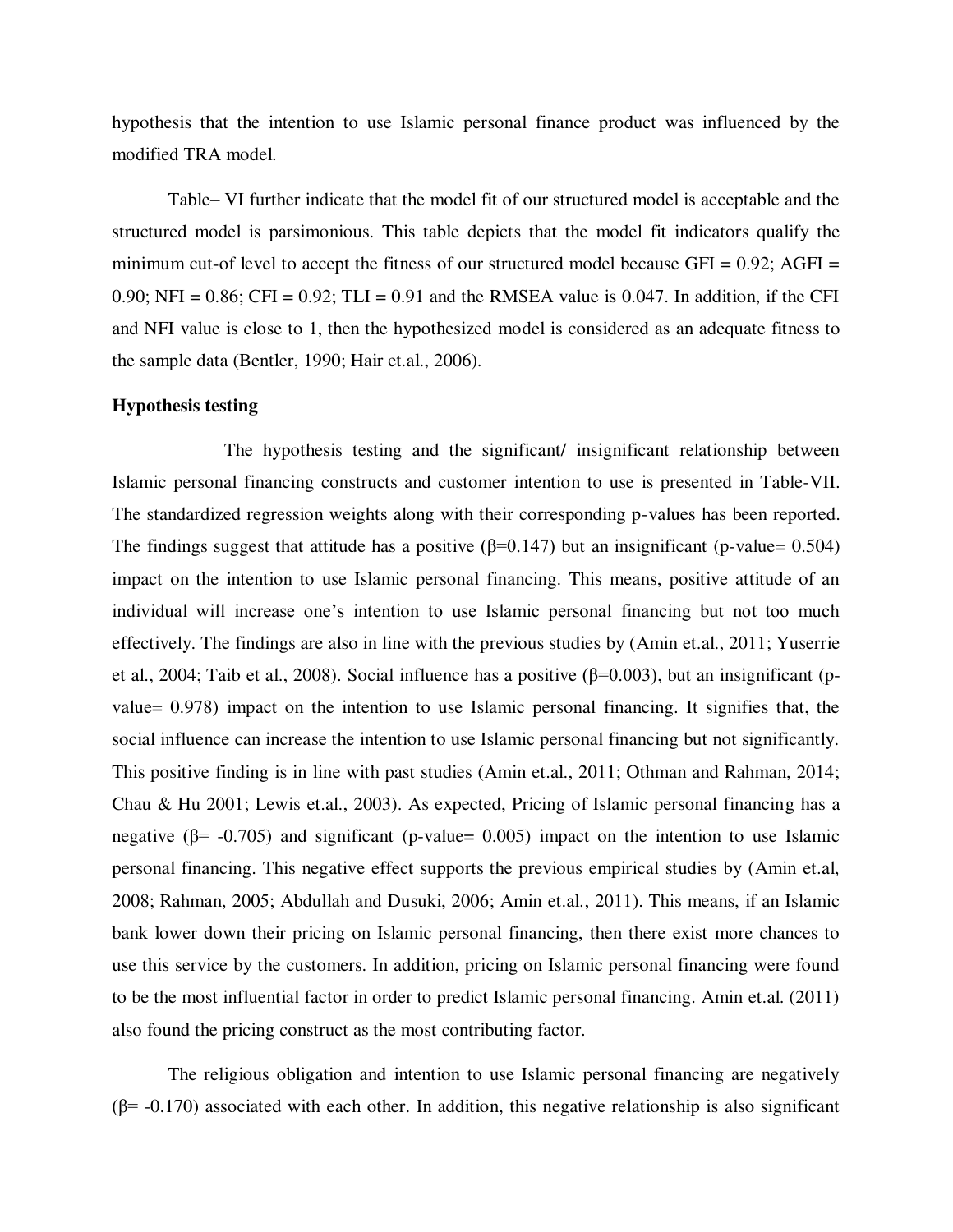(p-value= 0.089). This result signifies that the more negative religious obligation, the less likely chances that customers will use Islamic personal financing. The outcome is in line with previous research by (Amin et.al., 2011).As for government support, the relationship with intention to use Islamic personal financing is found to be positive  $(\beta=0.497)$  and significant (p-value= 0.048) impact. This outcome is in line with past studies by (Rosly, 2008; Haron, 2005; Amin, 2006). Rosly (2005) and Haron (2005),which further highlighted a point that the demands for Islamic banking products are highly influenced by the government support

 Overall, our estimations confirms that three hypothesis H3, H4 and H5 are accepted where as H1 and H2 is rejected. The results for hypothesis testing is reported in table-VII.

# *<Insert table-VII here>*

# **Variance inflation factor**

The variance inflation factor values suggest that, if two or more than two explanatory variables are highly correlated with each other, then the problem of multi-collinearity arises which give spurious results. The problem of multi-collinearity can be identified by using the variance inflation factor index (VIF). This index explain the amount of variance increase of an estimated regression coefficient due to collinearity. If the magnitude of VIF is greater than 10, the multi-collinearity is high and is inappropriate to be considered for a good regression model (Kutner, 2004). Therefore, table- VIIfurther, reported the VIF values for each independent variable which is less than 10 and confirm the non-existence of multi-collinearity in the model.

#### **5. Conclusion and managerial implications**

This study is the first attempt in Pakistan to measure the intention of the Islamic bank customer to use Islamic personal financing. The study uses and modified the TRA model in the context of Islamic banking. Data collection is done by using a survey based questionnaire of 28 items which was adopted and carefully designed to measure the intention of the Islamic bank customer for Islamic personal financing. A total of 471 respondents participated in the study located in the Karachi which is the biggest city of Pakistan. This study applied various statistical test on the sample data. First, the data reliability is analyzed by cronbach"s alpha value. Second, factor analysis is used to check the proper form of the items while KMO value suggests the sampling adequacy of our data set. In the last, regression analysis was performed to check the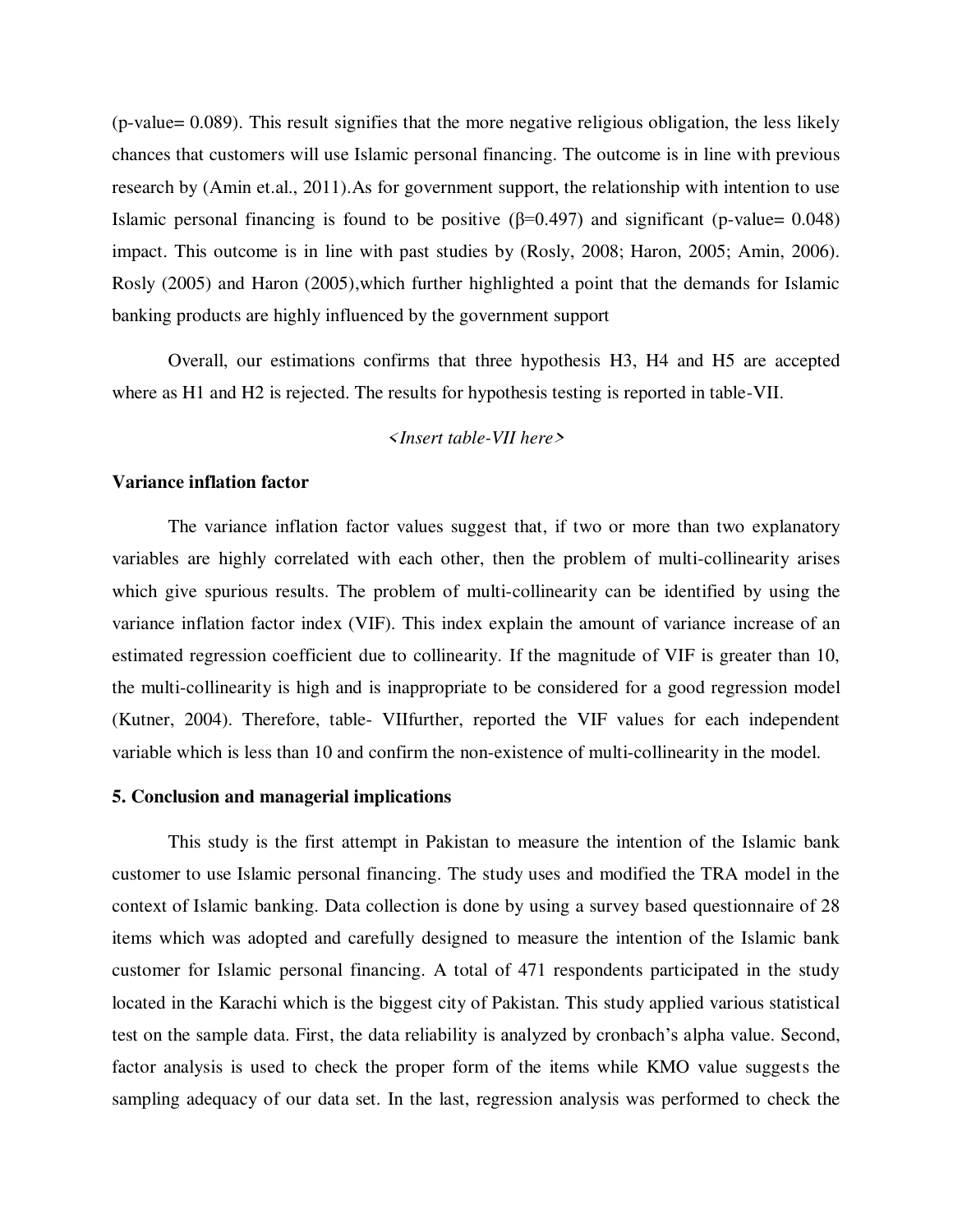impact of social influence, attitude, pricing of Islamic personal financing, government support and religious obligation on intention to use Islamic personal financing. Results from regression analysis indicate that pricing and religious obligation have a negative and significant impact on the intention to use Islamic personal financing, whereas government support has a positive and significant impact on the intention to use Islamic personal financing. In addition, attitude and social influence has a positive, but insignificant effect on the intention to use Islamic personal financing.

 This study provides some theoretical implications for researchers and managerial implications for Islamic bank managers as well as government policy makers. Our findings report that pricing is the most contributing factor to predict one"s intention to adopt an Islamic personal financing. This means, Islamic bank managers should understand the need of pricing element by adopting "fair pricing policy". This can be done through lowering the financial charges and payment holiday facility on Islamic personal financing. Furthermore, policy related to variable rates could also provide a help to attract the intention of Islamic bank customers.

Government support may also play a significant role to increase the intention of the Islamic bank customer towards Islamic personal financing. The government of Pakistan should consider the importance of Islamic personal financialservice for Islamic bank customer and facilitate them by providing an environment where Islamic bank can attract customer's intention of promoting this facility.

 Overall, this study has contributed to the existing body of knowledge in the context of Islamic banking theory and practice. The study has also identified the determinants of Islamic personal financing in Pakistan. It is expected that more research should be conducted in the aspect of Islamic banking products. In addition, future research can be conducted by introducing more variables such as rewards, risk, Islamic beliefs with Islamic and non-Islamic banking products.

 Likewise, every research, this study has two major limitations; first, this study focused only fully-fledged Islamic bank customers located in Karachi and thus one cannot generalize the findings of this study to the other customers of Pakistan. Second, data were collected during bank working hours where the customer was in rushed. So the chance of inaccuracy in data collection may arise.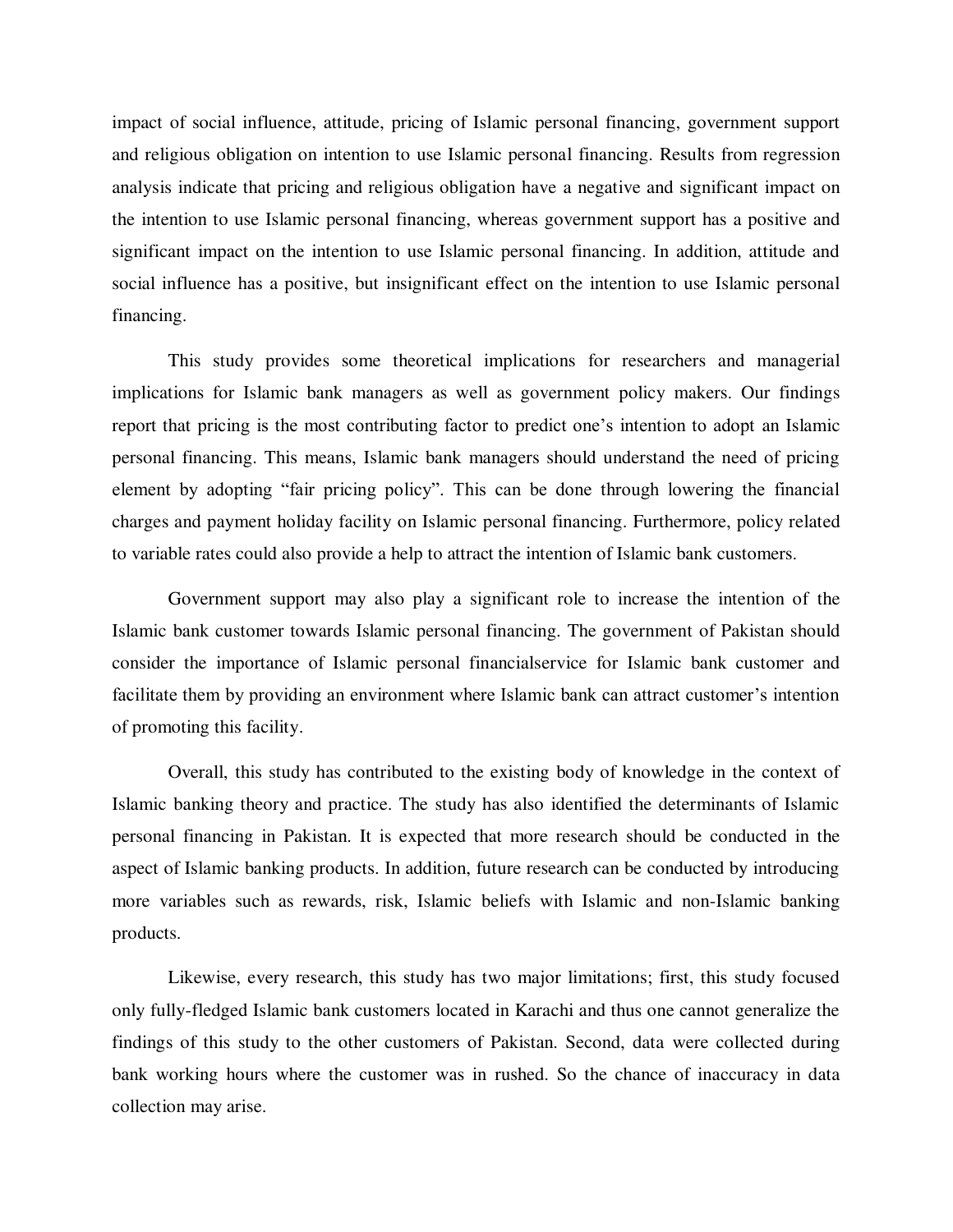# **Contribution to the literature**

This study is the first ever study conducted in Pakistan to examine the intention to use Islamic personal financing by using the TRA model. Globally, very few studies have been conducted on Islamic personal financing, which therefore left a research gap for further studies. The present study has also laid a foundation for future researchers to measure the intention of other Islamic bank products. Thus, this study considered as the pioneer one in the Islamic bank literature of Pakistan.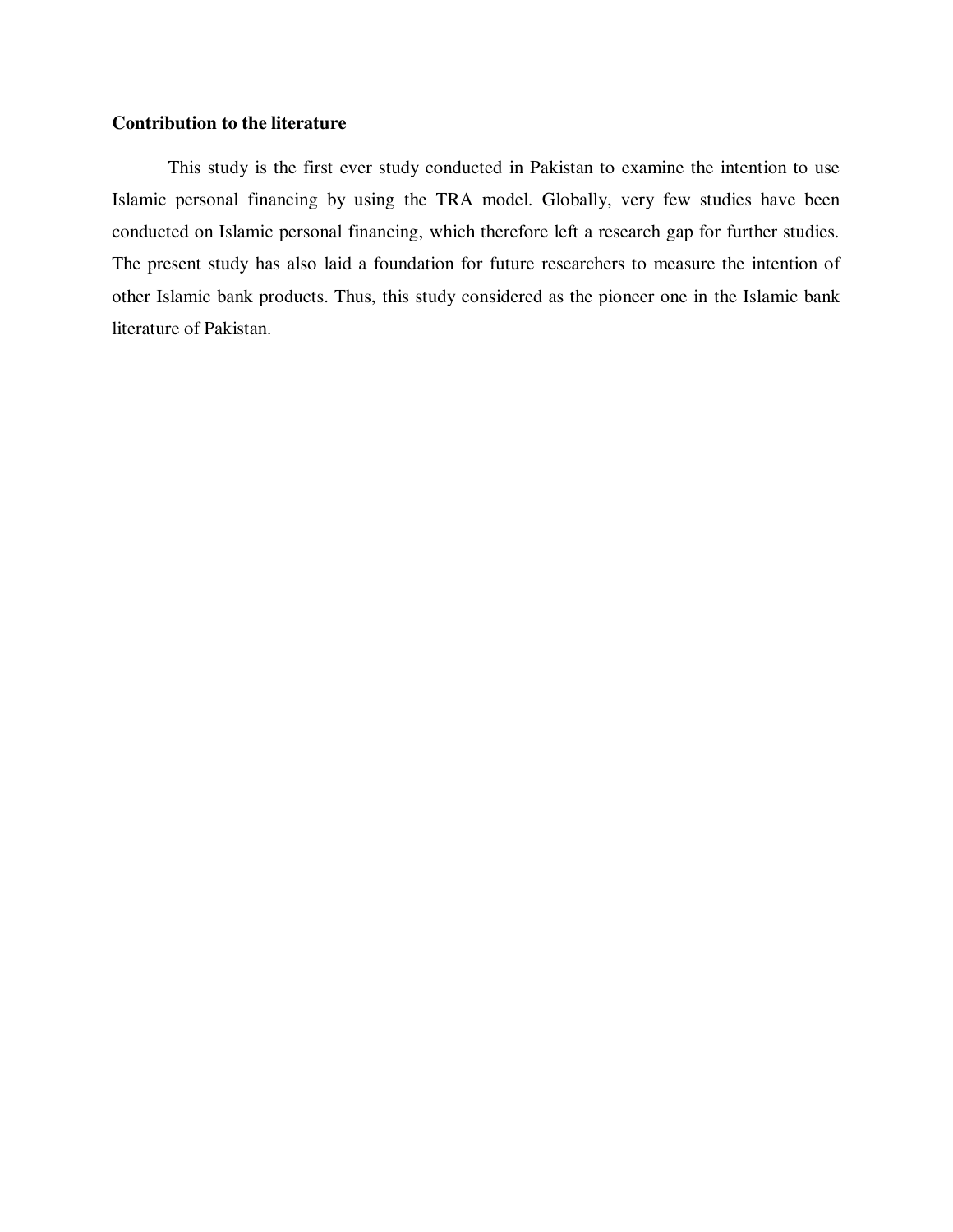# **References**

- Abduh, M., & Abdul Razak, D. (2012). Customers" attitude towards diminishing partnership home financing in Islamic banking. *American Journal of Applied Science*, *9*(4), 593-599.
- Abdullah, N. I., &Dusuki, A. W. (2006). Customers" perception of Islamic hire purchase (AITAB) in Malysian financial instiutions: Empirical evidence. *INCEIF Islamic banking and*.
- Abdullah, N.I. and Dusuki, A.W. (2006), "Customers" perceptions of Islamic hire-purchase facilityin Malaysia: an empirical analysis", *IIUM Journal of Economics and Management, 14*(2), 177-204.
- Ali, M., & Raza, S. A. (2015). Factors affecting to select Islamic Credit Cards in Pakistan: The TRA Model.
- Ali, M., & Raza, S. A. (2015). Measurement of Service Quality Perception and Customer Satisfaction in Islamic Banks of Pakistan: Evidence from Modified SERVQUAL Model.
- Almossawi, M. (2001). Bank selection criteria employed by college students in Bahrain: an empirical analysis. *International Journal of Bank Marketing*, *19*(3), 115-125.
- Amin, H. (2009). An analysis of online banking usage intentions: an extension of the technology acceptance model. *International Journal of Business and Society*, *10*(1), 27.
- Amin, H., Muhammad, M. Z., Lada, S., Amran, A., & Hamid, M. R. A. (2006). Islamic Banking Development in Bimpeaga Countries: Issues and Potential Cooperation.
- Amin, H., Rahim Abdul Rahman, A., LaisonSondoh Jr, S., & Magdalene ChooiHwa, A. (2011). Determinants of customers' intention to use Islamic personal financing: The case of Malaysian Islamic banks. *Journal of Islamic Accounting and Business Research*, *2*(1) , 22-42.
- Amin, M., & Isa, Z. (2008). An examination of the relationship between service quality perception and customer satisfaction: A SEM approach towards Malaysian Islamic banking. *International Journal of Islamic and Middle Eastern Finance and Management*, *1*(3), 191-209.
- Bentler, P. M. (1990). Comparative fit indexes in structural models.*Psychological bulletin*, *107*(2), 238.
- Byrne, B. M. (2013). *Structural equation modeling with AMOS: Basic concepts, applications, and programming*. Routledge.
- Chau, P. Y., & Hu, P. J. H. (2001). Information technology acceptance by individual professionals: A model comparison approach\*. *Decision Sciences*,*32*(4), 699-719.

Comrey, A. L., & Lee, H. B. (1992). A first course in factor analysis. Hillsdale, NJ: Erlbaum.

Ebert, R.J. and Griffin, R.W. (1998), Business Essentials, 2nd ed., Prentice-Hall, Upper Saddle.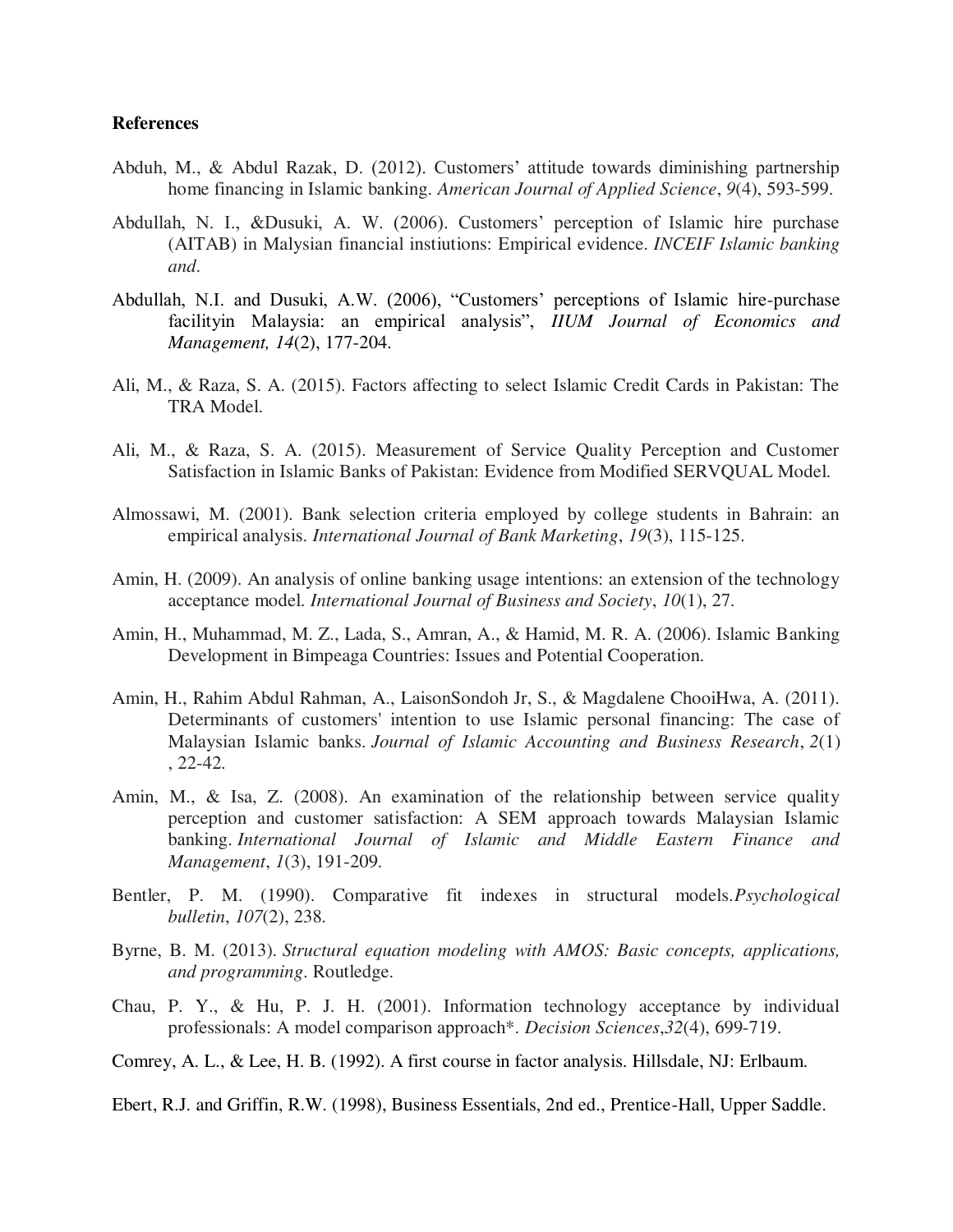- Emory, C. W., & Cooper, D. R. (1991). Business Research Methods . Homewood IL: Richard D. Irwin.
- Fishbein, M., & Ajzen, I. (1975). *Belief, attitude, intention and behavior: An introduction to theory and research*.
- Gopi, M., & Ramayah, T. (2007). Applicability of theory of planned behavior in predicting intention to trade online: Some evidence from a developing country.*International Journal of Emerging Markets*, *2*(4), 348-360.
- Hair, J. F., Black, W. C., Babin, B. J., Anderson, R. E., &Tatham, R. L. (2006). *Multivariate data analysis* (Vol. 6). Upper Saddle River, NJ: Pearson Prentice Hall.
- Hair, J. F., Anderson, R. E., Tatham, R. L., & William, C. (1998). Black (1998), Multivariate data analysis.
- Hamid, S., Craig, R., & Clarke, F. (1993). Religion: a confounding cultural element in the international harmonization of accounting?. *Abacus*, *29*(2), 131-148.
- Haniffa, R., & Hudaib, M. (2007). Exploring the ethical identity of Islamic banks via communication in annual reports. *Journal of Business Ethics*, *76*(1), 97-116.
- Haron, S. (2005), SistemKewangandanPerbankan Islam, KLBS, Kuala Lumpur.
- Haron, S. and Shanmugam, B. (2001), Islamic Banking System, Pelanduk, Subang Jaya.
- Haron, S., Ahmad, N., &Planisek, S. L. (1992). Requirements and selection decision of customers in Islamic and conventional banking environment.*Malaysian management journal*, *1*(1), 25-33.
- Haron, S., Ahmad, N., &Planisek, S. L. (1994). Bank patronage factors of Muslim and non- Muslim customers. *International Journal of Bank Marketing*,*12*(1), 32-40.
- Kaiser, H. F. (1974). An index of factorial simplicity. *Psychometrika*, *39*(1), 31-36.
- Khir, K., Gupta, L., &Shanmugam, B. (2008). *Islamic banking: A practical perspective*. Pearson Malaysia.
- Kleijnen, M., Wetzels, M., & de Ruyter, K. (2004). Consumer acceptance of wireless finance. *Journal of Financial Services Marketing*, *8*(3), 206-217.
- Koe, W. L., & Rahman, N. Z. A. (2014, January). The Use of Ar-Rahnu by Islamic Bank Customers in Malaysia. In *Proceedings of the International Conference on Science, Technology and Social Sciences (ICSTSS) 2012* (pp. 11-18). Springer Singapore.
- Kutner, N. (2004). Applied linear regression models, 4th edition, McGraw-Hill Irwin.
- Lada, S., Harvey Tanakinjal, G., & Amin, H. (2009). Predicting intention to choose halal products using theory of reasoned action. *International Journal of Islamic and Middle Eastern Finance and Management*, *2*(1), 66-76.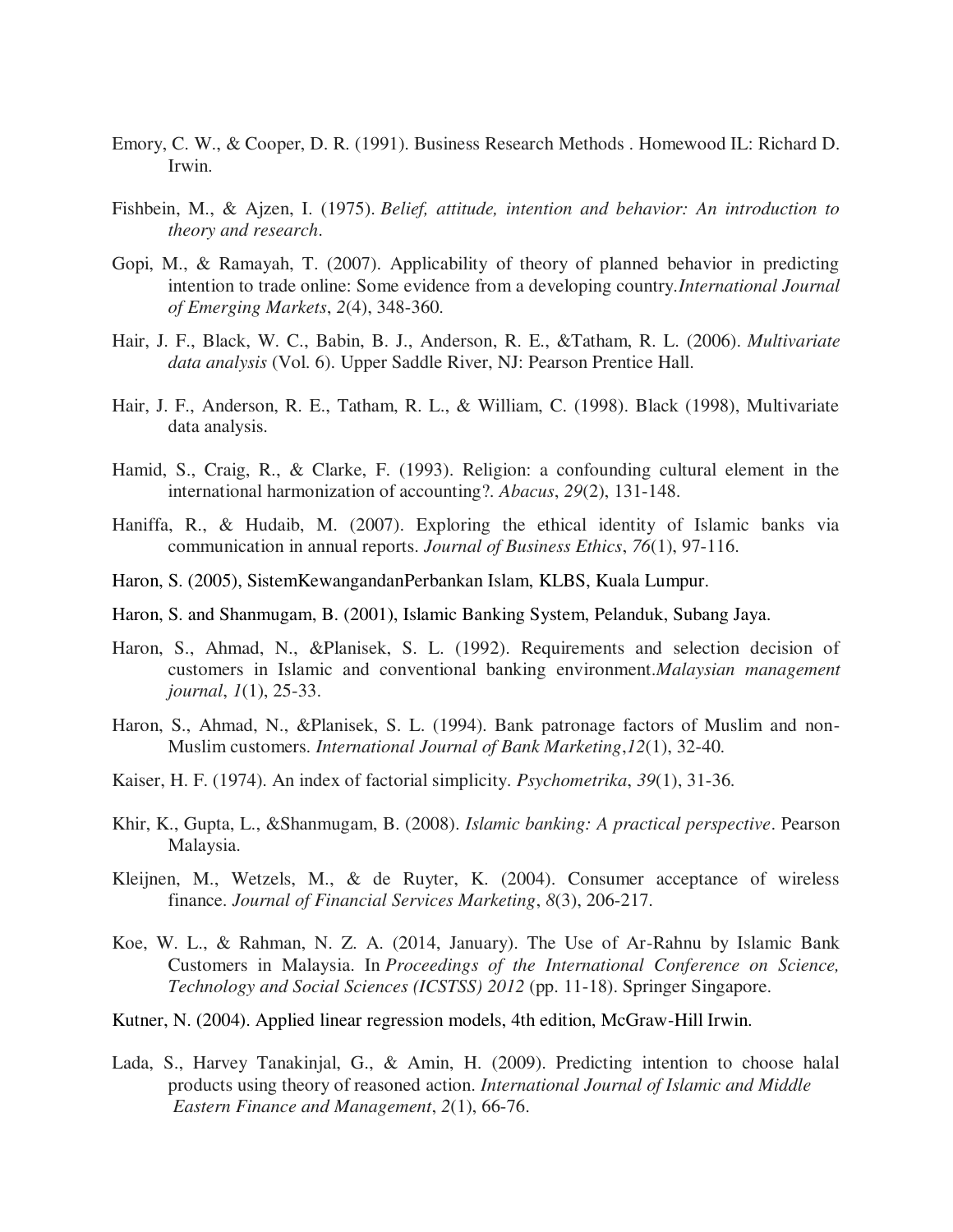- Lewis, W., Agarwal, R., &Sambamurthy, V. (2003). Sources of influence on beliefs about information technology use: an empirical study of knowledge workers. *MIS quarterly*, 657-678.
- Mathieson, K., Peacock, E., & Chin, W. W. (2001). Extending the technology acceptance model: the influence of perceived user resources. *ACM SigMIS Database*, *32*(3), 86-112.
- Metawa, S.A. and Almossawi, M. (1998), "Banking behaviour of Islamic bank customers: perspectives and implications*", International Journal of Bank Marketing, 16(*7), 299- 313.
- Metwally, M. (1996). Attitudes of Muslims towards Islamic banks in a dual-banking system. *American Journal of Islamic Finance*, *6*(1), 11-17.
- Naser, K., Jamal, A., & Al-Khatib, K. (1999). Islamic banking: a study of customer satisfaction and preferences in Jordan. *International Journal of Bank Marketing*, *17*(3), 135-151.
- Nunnally, J. (1978). C.(1978). Psychometric theory.
- Olson, D., &Zoubi, T. A. (2008). Using accounting ratios to distinguish between Islamic and conventional banks in the GCC region. *The International Journal of Accounting*, *43*(1), 45-65.
- Omer, H. (1992), "The implication of Islamic beliefs and practice on Islamic financial institutionsin the UK", PhD dissertation, Loughborough University, Loughborough.
- Othman, C., & Rahman, M. S. (2014). Investigation of the Relationship of Brand Personality, Subjective Norm and Perceived Control on Consumers" Purchase Intention of Organic Fast Food. *Modern Applied Science*, *8*(3), p92.
- Rahman, Z.A. (2005), Competitive Pricing of Islamic Banking, NST, Kuala Lumpur.
- Ramayah, T., & Ignatius, J. (2005). Impact of perceived usefulness, perceived ease of use and perceived enjoyment on intention to shop online. *ICFAI Journal of Systems Management (IJSM)*, *3*(3), 36-51.
- Ramayah, T., &Suki, N. M. (2006). Intention to use mobile PC among MBA students: implications for technology integration in the learning curriculum.*UNITAR e- Journal*, *1*(2), 1-10.
- Ramayah, T., Yusoff, Y. M., Jamaludin, N., & Ibrahim, A. (2009). Applying the theory of planned behavior (TPB) to predict internet tax filing intentions.*International Journal of Management*, *26*(2), 272.
- Raza, S. A., &Hanif, N. (2013). Factors affecting internet banking adoption among internal and external customers: a case of Pakistan. *International Journal of Electronic Finance*, *7*(1), 82-96.
- Raza, S. A., Jawaid, S. T., & Hassan, A. (2015). Internet banking and customer satisfaction in Pakistan. *Qualitative Research in Financial Markets*,*7*(1), 24-36.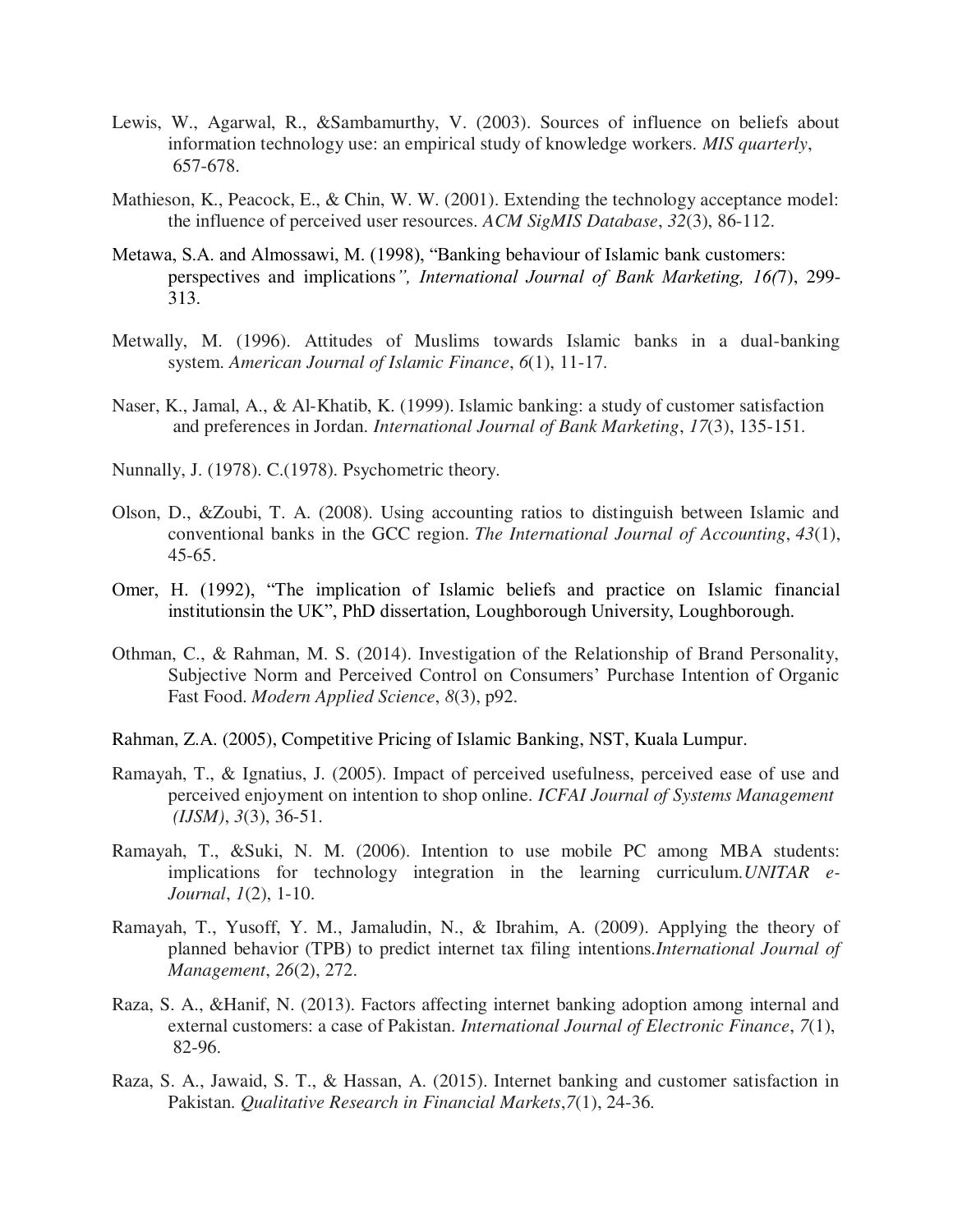- Rosly, S. A. (1999). Al‐Bay'Bithaman Ajil financing: impacts on Islamic banking performance. *Thunderbird International Business Review*, *41*(4‐5), 461-480.
- Rosly, S.A. (2005), Islamic Banking Windows Transforms to Subsidiaries, The Star, Kuala Lumpur.
- Ryu, S., Ho, S. H., & Han, I. (2003). Knowledge sharing behavior of physicians in hospitals. *Expert Systems with applications*, *25*(1), 113-122.
- Sulaiman, M. (2003). The influence of riba and zakat on Islamic accounting.*Indonesian Management and Accounting Review*, *2*(2), 149-167.
- Taib, M. T., and Razak, DA (2008). Factors influencing intention to use diminishing partnership home financing. *International Journal of Islamic and Middle Eastern Finance and Management*, *1*(3), 235-248.
- Teo, T. S., &Pok, S. H. (2003). Adoption of WAP-enabled mobile phones among Internet users. *Omega*, *31*(6), 483-498.
- Venkatesh, V., & Davis, F. D. (2000). A theoretical extension of the technology acceptance model: Four longitudinal field studies. *Management science*, *46*(2), 186-204.
- WajdiDusuki, A. (2008). Understanding the objectives of Islamic banking: a survey of stakeholders' perspectives. *International Journal of Islamic and Middle Eastern Finance and Management*, *1*(2), 132-148.
- Yu, C. S. (2012). Factors affecting individuals to adopt mobile banking: Empirical evidence from the UTAUT model. *Journal of Electronic Commerce Research*, *13*(2), 104-121.
- Zainuddin, Y., Jahyd, N., & Ramayah, T. (2004). Perception of Islamic banking: does it differ among users and non users. *JurnalManajemendanBisnis*, *6*(2), 135-149.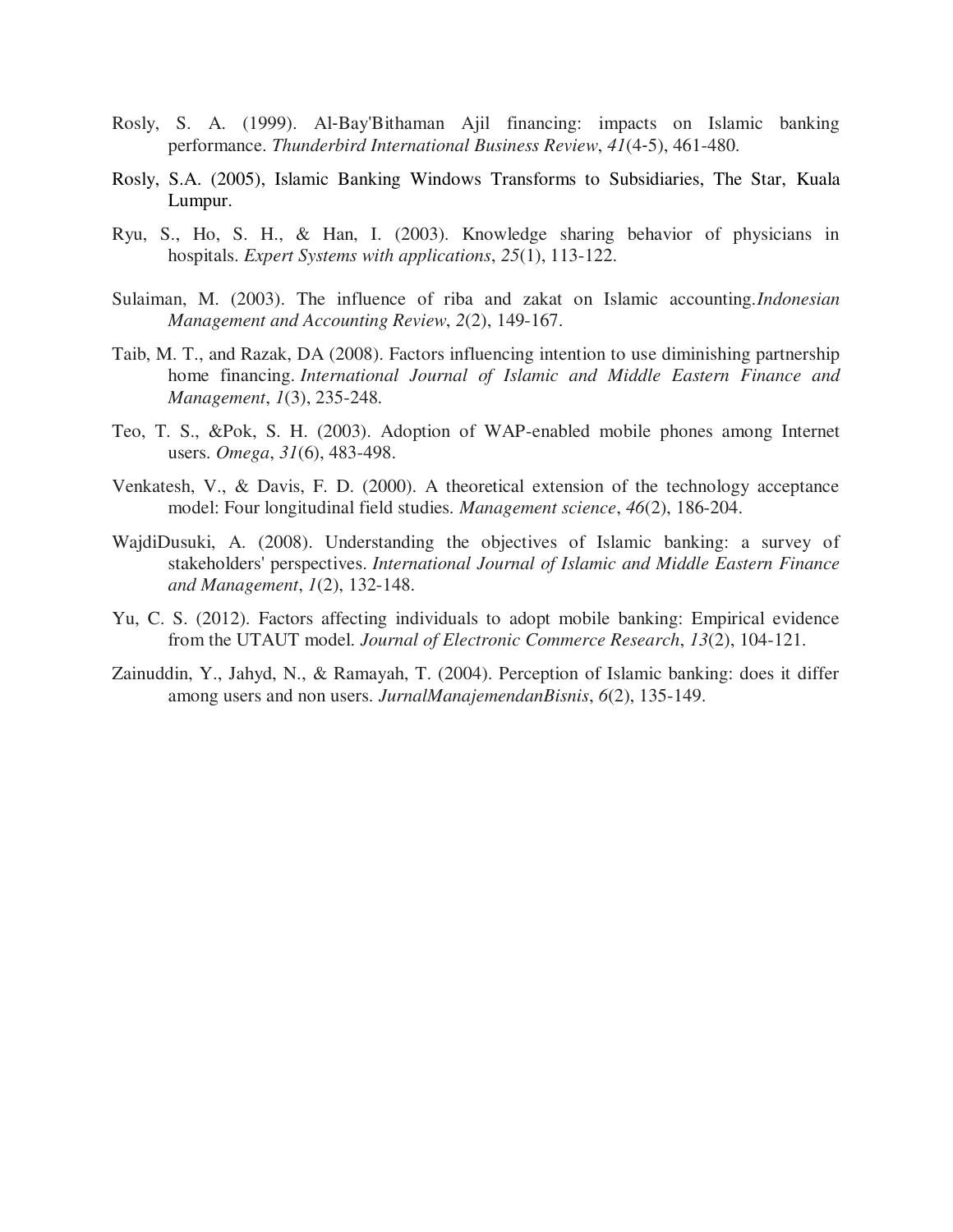# **Appendices**

# **Fig-1 Conceptual model framework**



*Source: Author's construction* 

| <b>Table-1 Profile of respondents</b> |                  |                   |
|---------------------------------------|------------------|-------------------|
| Demographic items                     | <b>Frequency</b> | <b>Percentile</b> |
| Gender                                |                  |                   |
| Male                                  | 293              | 52%               |
| Female                                | 178              | 48%               |
| <b>Marital status</b>                 |                  |                   |
| Single                                | 219              | 46%               |
| Married                               | 252              | 54%               |
| Age                                   |                  |                   |
| Less than 20                          | 19               | $4\%$             |
| $20 - 30$                             | 67               | 14%               |
| $31 - 40$                             | 109              | 23%               |
| $41 - 50$                             | 145              | 31%               |
| 50 and above                          | 131              | 28%               |

*Source: Author's estimation*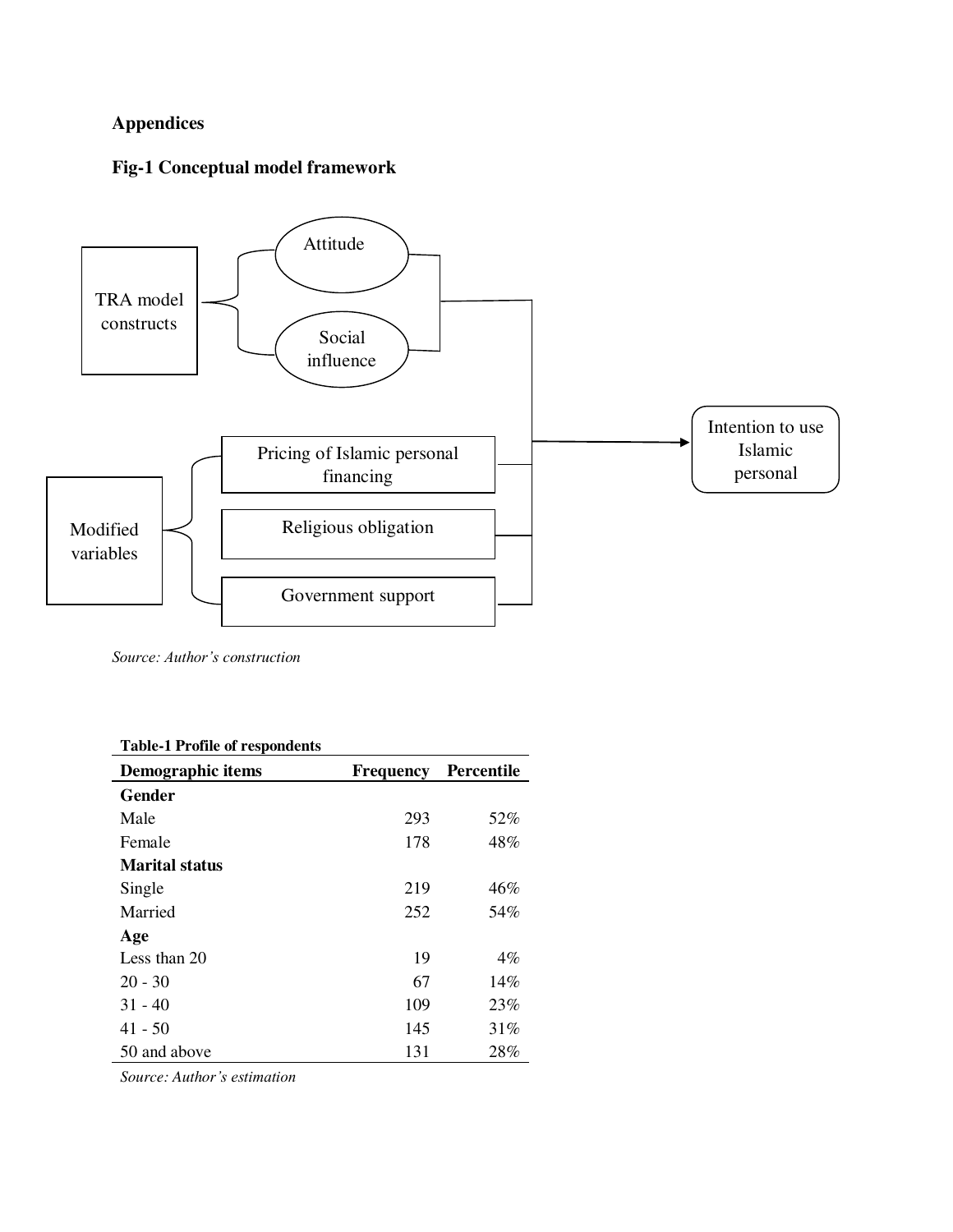| rapic in results of remability amarysis |              |                  |  |  |  |  |
|-----------------------------------------|--------------|------------------|--|--|--|--|
| <b>Variables</b>                        | <b>Items</b> | Cronbach's alpha |  |  |  |  |
| <b>ITU</b>                              | 5            | 0.765            |  |  |  |  |
| <b>ATT</b>                              | 6            | 0.840            |  |  |  |  |
| P                                       | 6            | 0.707            |  |  |  |  |
| <b>RO</b>                               | 5            | 0.733            |  |  |  |  |
| <b>SI</b>                               | 3            | 0.672            |  |  |  |  |
| <b>GS</b>                               | 3            | 0.654            |  |  |  |  |
| Overall                                 | 28           | 0.633            |  |  |  |  |

**Table- II- Results of reliability analysis** 

*Source: Author's estimation* 

| Table- III Results of KMO and Bartlett's test   |          |
|-------------------------------------------------|----------|
| KMO measure of sampling adequacy                | 0.71     |
|                                                 |          |
| Bartlett's test of sphericity approx chi-square | 3574.401 |
| Degree of freedom                               | 378      |
| Probability                                     | 0.000    |
| ~ * * * * *                                     |          |

*Source: Author's estimation* 

# **Table IV: Results of variance explained**

| <b>Items</b>                                    | $(\% )$ itu | $(\%)ATT$ | $(\%)P$ | $(\%$ )RO     | (%)SI | $(\%$ )GS |
|-------------------------------------------------|-------------|-----------|---------|---------------|-------|-----------|
| Variance explained by each factor in percentage | 11.958      | 9.478     | 8.96    | 8949          | 6.985 | 6.57      |
| Cumulative variance explained in percentage     | 11.958      | 21.435    |         | 30.395 39.345 | 46.33 | 52.899    |
| Eigenvalues                                     | 3.382       | 2.789     | 2.618   | 2.388         | 1.952 | 1.683     |

*Note: Extraction method: principal components analysis. Source: Authors' estimation*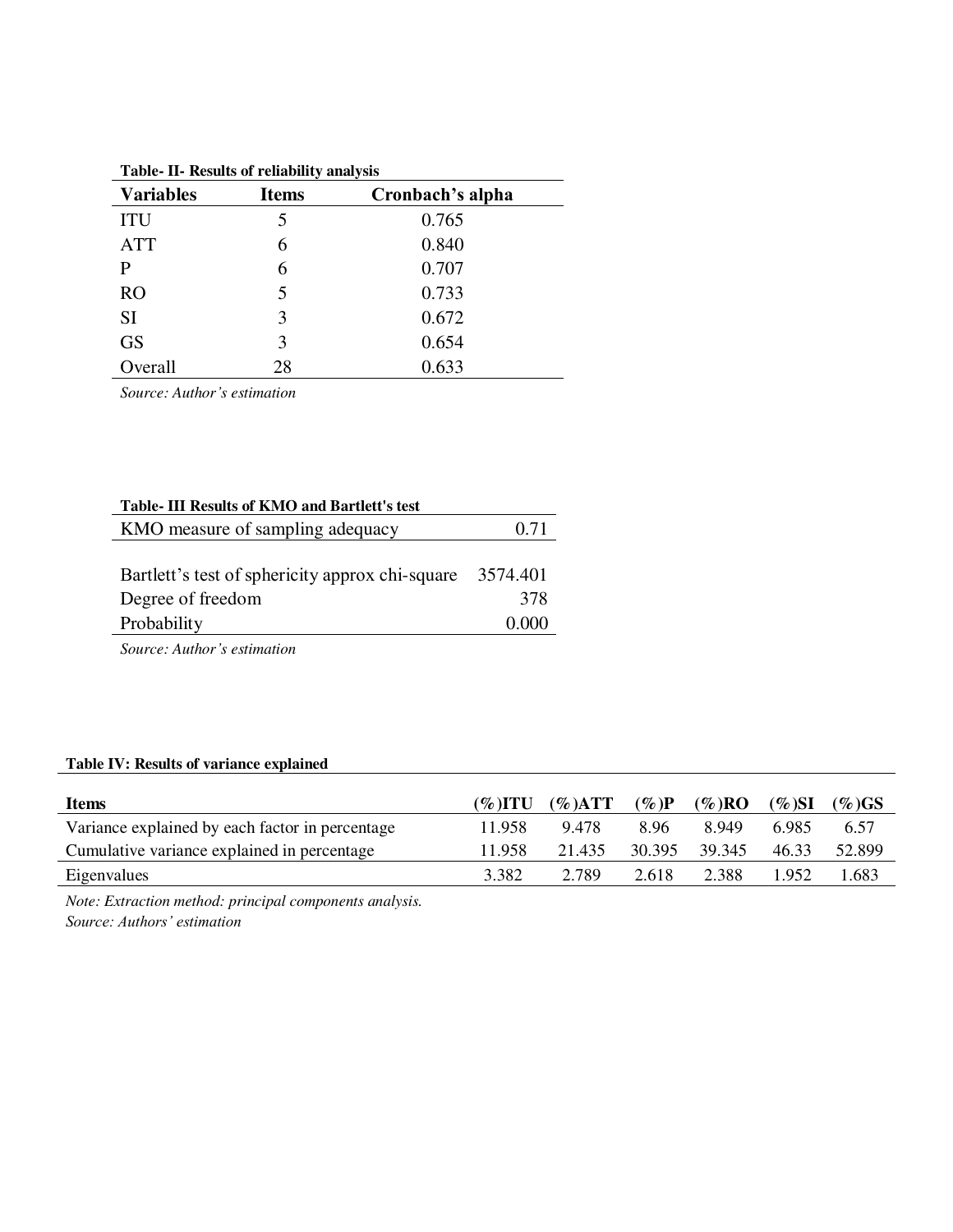| Factor loadings  |             |              |            |            |            |         |  |
|------------------|-------------|--------------|------------|------------|------------|---------|--|
|                  |             | Intention to | Pricing of |            |            |         |  |
| Attitude         | use Islamic | Islamic      | Religious  | Social     | Government |         |  |
|                  |             | personal     | personal   | obligation | influence  | support |  |
| Items            |             | financing    | financing  |            |            |         |  |
| ATT1             | 0.74        |              |            |            |            |         |  |
| ATT2             | 0.70        |              |            |            |            |         |  |
| ATT3             | 0.68        |              |            |            |            |         |  |
| ATT4             | 0.81        |              |            |            |            |         |  |
| ATT5             | 0.82        |              |            |            |            |         |  |
| ATT6             | 0.71        |              |            |            |            |         |  |
| ITU1             |             | 0.82         |            |            |            |         |  |
| ITU <sub>2</sub> |             | 0.79         |            |            |            |         |  |
| ITU3             |             | 0.75         |            |            |            |         |  |
| ITU4             |             | 0.64         |            |            |            |         |  |
| ITU5             |             | 0.56         |            |            |            |         |  |
| P <sub>1</sub>   |             |              | 0.62       |            |            |         |  |
| P <sub>2</sub>   |             |              | 0.54       |            |            |         |  |
| P <sub>3</sub>   |             |              | 0.65       |            |            |         |  |
| P4               |             |              | 0.71       |            |            |         |  |
| P <sub>5</sub>   |             |              | 0.70       |            |            |         |  |
| P <sub>6</sub>   |             |              | 0.60       |            |            |         |  |
| RO1              |             |              |            | 0.80       |            |         |  |
| RO <sub>2</sub>  |             |              |            | 0.75       |            |         |  |
| RO <sub>3</sub>  |             |              |            | 0.71       |            |         |  |
| RO4              |             |              |            | 0.61       |            |         |  |
| RO <sub>5</sub>  |             |              |            | 0.60       |            |         |  |
| SI1              |             |              |            |            | 0.80       |         |  |
| SI <sub>2</sub>  |             |              |            |            | 0.74       |         |  |
| SI3              |             |              |            |            | 0.75       |         |  |
| GS1              |             |              |            |            |            | 0.71    |  |
| GS <sub>2</sub>  |             |              |            |            |            | 0.74    |  |
| GS3              |             |              |            |            |            | 0.73    |  |

#### **Table V: Rotated component matrix**

 *Source: Author's estimation*